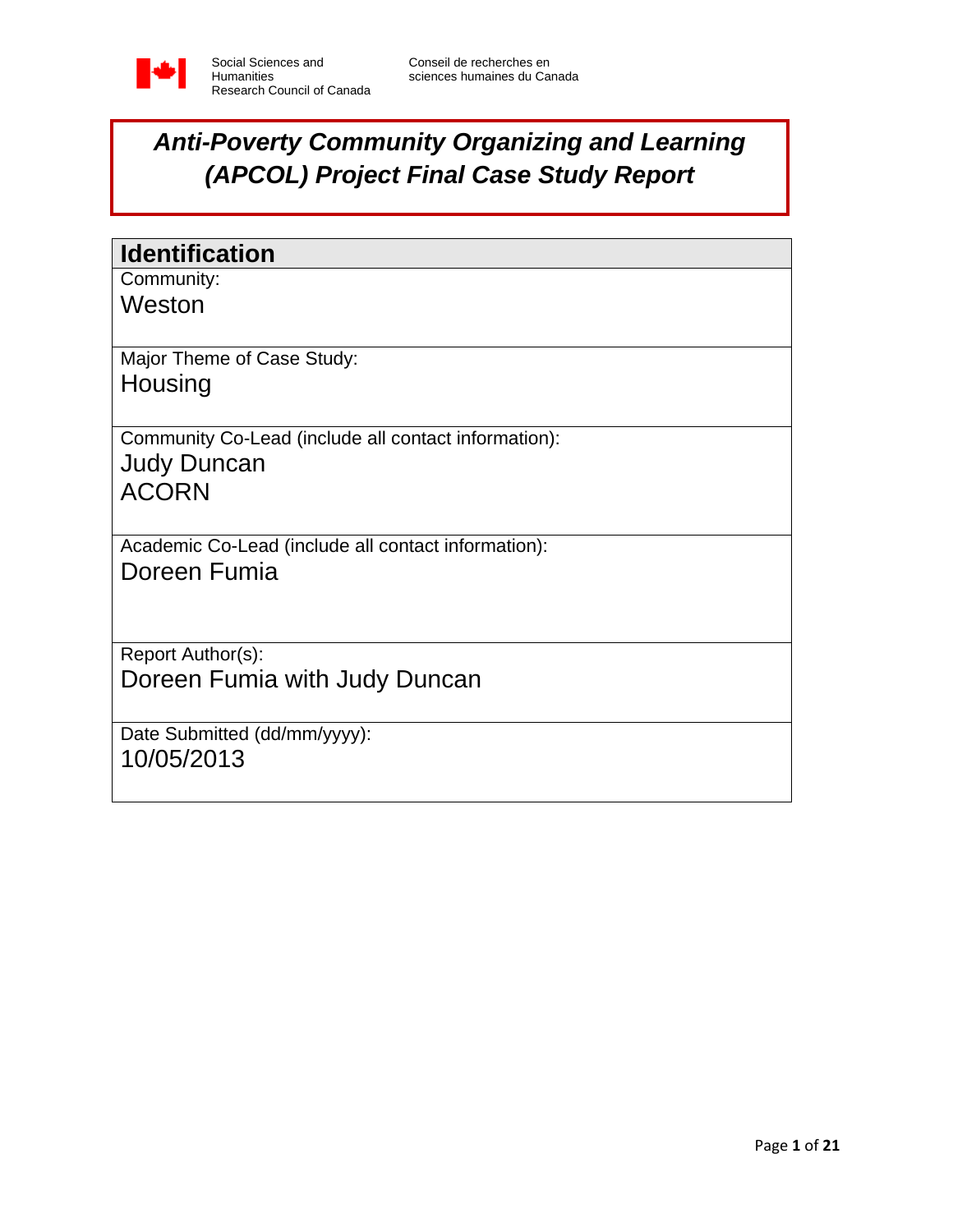## **2. Overview of Case Study (1pp)**

# a. Summary of focus of case study;

The case study focused on Toronto Association of Community Organizations for Reform Now, Canada's (ACORN) Weston Chapter and their activities over a 6-month period of time. As well, our research focused on the broader Weston-Mt Dennis neighbourhood as defined by the City of Toronto Neighbourhood Profiles from settlement to the present. The case included in-depth, semi-structured interviews with participants in antipoverty organizations and campaigns and a photography component whereby participants told stories through photographs.

### b. Relation to APCOL project themes

This case study fits in with APCOL's commitment to working closely with community members through Participatory Action Research (PAR) in order to generate profiles of current local knowledge, archival information about the area and attitudes and available resources in relation to housing, community building and belonging and organizing for social change. This approach is intended to develop a *holistic and integrated approach* to community anti-poverty organizing campaigns in Weston-Mt. Dennis.

### c. Linkage to community need

ACORN's central purpose is to effectively represent and champion the interests of Canada's low and moderate-income urban citizens on the critical issues of social and economic justice. The number one community need, as defined by the Weston community members, is affordable and liveable housing. The campaign followed in this research for three demands made just prior to a provincial election in October 6, 2011: *landlord licensing, remittance and rent control*. The case study provided an infusion of human and monetary resources that helped to build a strong campaign that was kicked off by the election and extended to ongoing discussions and strategies around the three demands. It also strengthened ACORN's ability to draw and train new members and retain old ones.

### d. Summary of major achievements

Community partner and university researchers

- ACORN members and university researchers met and attended a "Stop the Cuts" protest at Nathan Phillips Square (September, 2011)
- 13 meetings and events held with ACORN members that turned out a total of 229 people. Purpose: develop anti-poverty strategy for housing and remittance control. (August 201
- Successful campaigns measured by the passing of Bill 19 (caps on rents) and political campaign material (housing) in response to the unfolding campaign of ACORN members. (September 2011-October 2012)
- Met with MPP Laura Albanese to hold her to her campaign promise to improve tenant legislation (December 2011)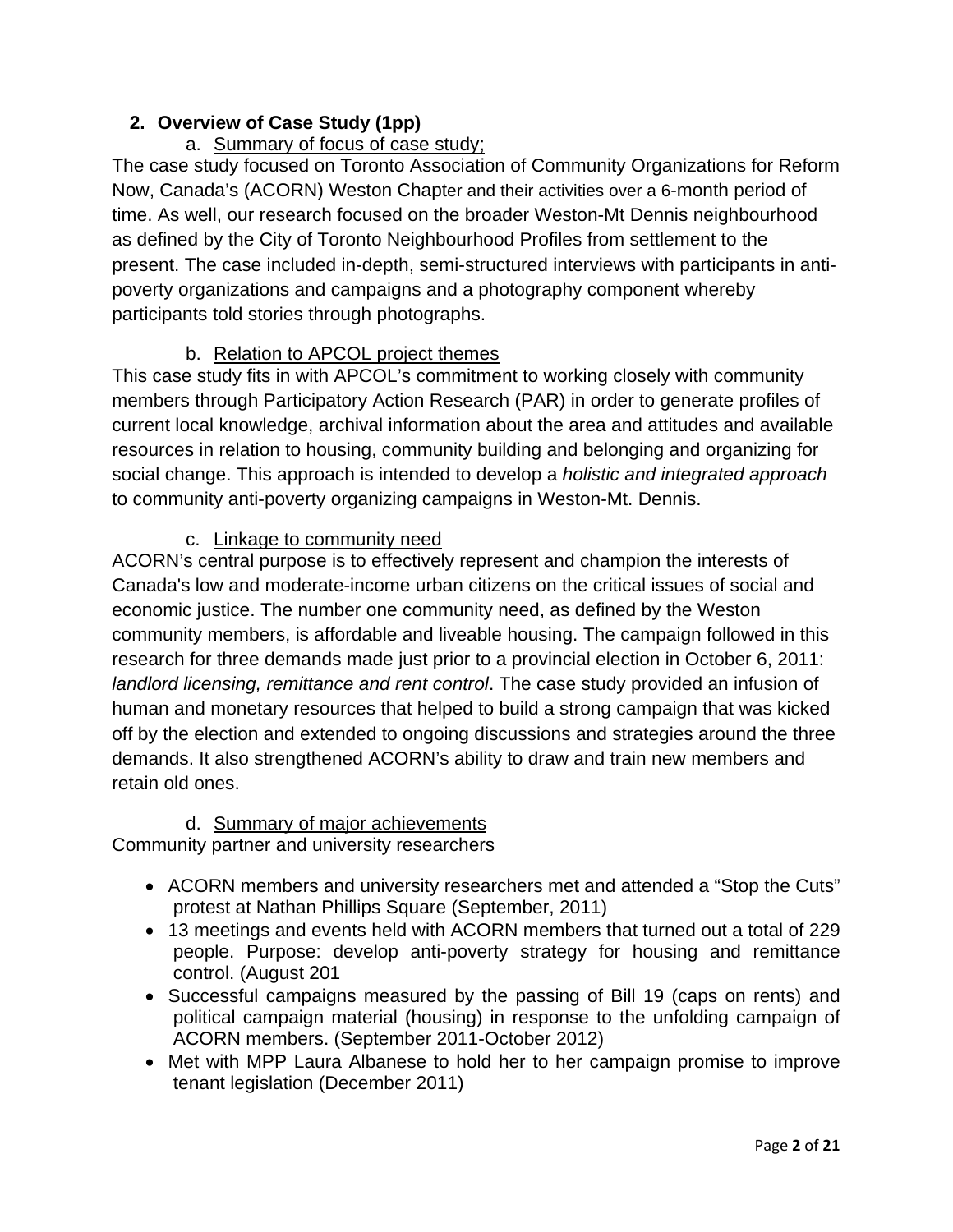- Completed 23 in-depth interviews, coded and presented at one conference (January 2012-June 2012)
- Final event to assess the benefit of the project to the ACORN members (July 2012)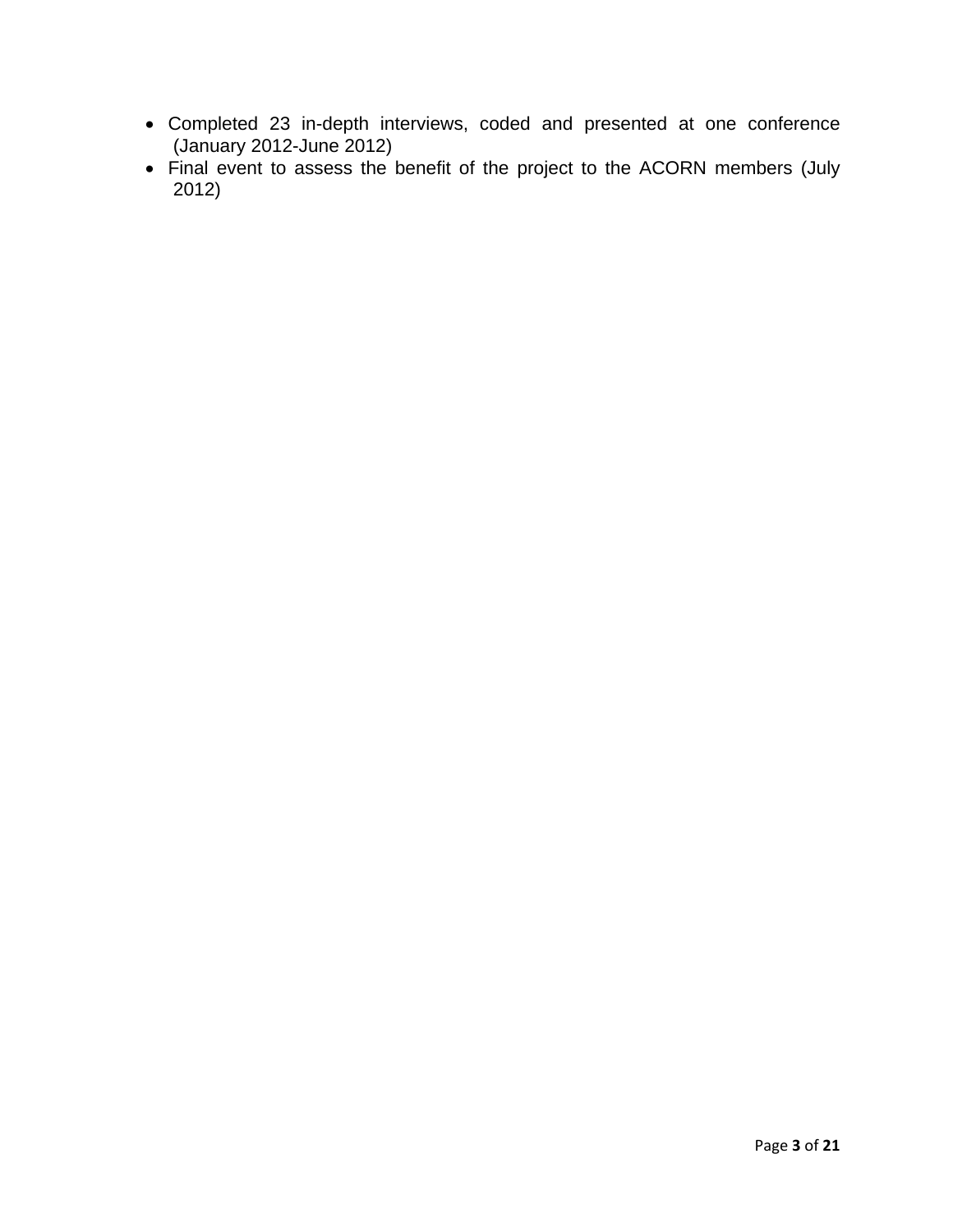#### **3. Description of University-Community Research Partnership (1p)**

a. Roles of organizations involved in the case study, their contributions and changes in capacities in relation to APCOL project themes.

Association of Community Organizations for Reform Now, Canada (ACORN) Judy Duncan, National Head Organizer

The APCOL case study was conducted in partnership with the Association of Community Organizations for Reform Now, Canada (ACORN) and one anti-poverty campaign in Weston. The specific campaign with which we were involved was coordinated by Judy Duncan and facilitated by Tatiana Jaunzems, Field Director, Toronto (ACORN). At the beginning of the project, the community partners, student researchers and Faculty held a series of meetings to plan the strategy for collaboration during the project. Judy Duncan facilitated these meetings and provided abundant sources of information about ACORN in order for the community researchers to familiarize and be prepared to enter the Weston-Mt Denis community. Tatiana coordinated the ACORN meetings in Weston with the university researcher's assistance and all attended them with community residents. ACORN staff and Weston-Mt Dennis community residents were included in the interview process and provided researchers with opportunities t lean more about the various organizing activities in the area.

The project themes emerged throughout the case study in relation to the community partnership, most directly when considering anti-poverty campaigns, the effects of these on the people living in the area, and the possibilities for organizing to improve housing and social conditions. These aims fit into APCOL'S themes of *participatory action research in anti-poverty organizing*, *social networking, community building, individual challenges understood as social problems, and the effectiveness of information sharing*. One of the most valuable contributions cited by participants was the increased strength of local community through the collaboration and resulting ideas and information about how to encourage stronger networks and social change in their communities. The *resources* provided by the APCOL project were imperative to the success as they ensured time and space for local activists to hold meetings and discuss anti-poverty strategies. The interviews and final focus group allowed the participants to reflect on their activities in ACORN and as residents in the local and broader community. While some had previous ties with each based on friendship and family, most had limited ties through anti-poverty activity. As the case progressed, participants became more strongly connected with each other through their shared experiences and common goals. With the help of the ACORN facilitator and support of the university researchers, the Weston chapter of ACORN conducted effective outreach to bring together people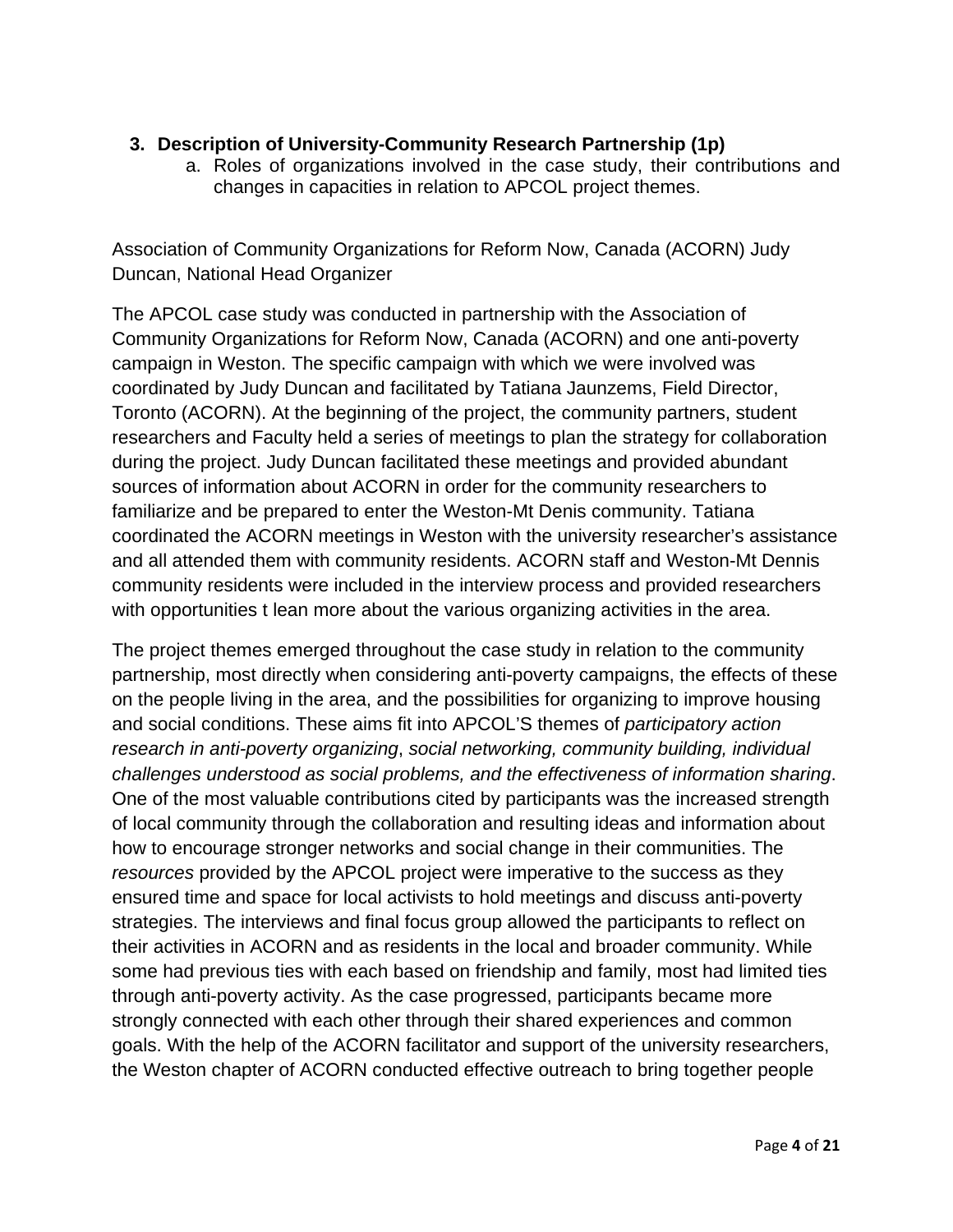from a mix of ages, racial and ethnic backgrounds, and newcomers compared to longterm residents in order to build stronger antipoverty organizing in the area.

#### **4. Financial Summary (2pp)**

a. Final copy of case study budget/expenditures including brief notes of explanation where revisions were made to approved original budget document.

## **{Not Included in Condensed Final Report}**

### **5. Summary of Work Plan & Case Study Outputs (3pp)**

a. Final copy of case study work plan document including brief notes of explanation where revisions were made to approve original work plan document;

| <b>ACORN/RYERSON/OISE</b><br><b>Timeline</b><br><b>GOALS</b><br>of<br><b>Objectives</b><br><b>TASKS</b><br>No.<br><b>Events</b><br><b>Status</b><br>2011<br>2 <sup>nd</sup><br><b>OC</b><br>Develop community base<br>Meeting<br>Meet with<br>1x<br>August<br>Community brainstorm<br>mix of new<br>Week 1<br>and former<br>plus<br>issues<br>analysis<br>(short term-long-term);<br>community<br>members<br>community<br>research<br>(from OC1)<br>assignments. Drive plan.<br>Schedule Big Meeting<br>$25 - 30$<br>action.<br>date<br>and<br>residents<br>Develop<br>Community<br>research plan<br>3 <sup>rd</sup> OC meeting<br>with<br>Develop community base<br>Meet<br>1x<br>August<br>mix of new<br>A/A<br>Week 2 | <b>APCOL WORK PLAN</b> |            |  |
|--------------------------------------------------------------------------------------------------------------------------------------------------------------------------------------------------------------------------------------------------------------------------------------------------------------------------------------------------------------------------------------------------------------------------------------------------------------------------------------------------------------------------------------------------------------------------------------------------------------------------------------------------------------------------------------------------------------------------|------------------------|------------|--|
|                                                                                                                                                                                                                                                                                                                                                                                                                                                                                                                                                                                                                                                                                                                          |                        |            |  |
|                                                                                                                                                                                                                                                                                                                                                                                                                                                                                                                                                                                                                                                                                                                          |                        |            |  |
|                                                                                                                                                                                                                                                                                                                                                                                                                                                                                                                                                                                                                                                                                                                          |                        |            |  |
|                                                                                                                                                                                                                                                                                                                                                                                                                                                                                                                                                                                                                                                                                                                          |                        |            |  |
|                                                                                                                                                                                                                                                                                                                                                                                                                                                                                                                                                                                                                                                                                                                          |                        |            |  |
|                                                                                                                                                                                                                                                                                                                                                                                                                                                                                                                                                                                                                                                                                                                          |                        |            |  |
|                                                                                                                                                                                                                                                                                                                                                                                                                                                                                                                                                                                                                                                                                                                          |                        |            |  |
|                                                                                                                                                                                                                                                                                                                                                                                                                                                                                                                                                                                                                                                                                                                          |                        |            |  |
|                                                                                                                                                                                                                                                                                                                                                                                                                                                                                                                                                                                                                                                                                                                          |                        |            |  |
|                                                                                                                                                                                                                                                                                                                                                                                                                                                                                                                                                                                                                                                                                                                          |                        |            |  |
|                                                                                                                                                                                                                                                                                                                                                                                                                                                                                                                                                                                                                                                                                                                          |                        |            |  |
|                                                                                                                                                                                                                                                                                                                                                                                                                                                                                                                                                                                                                                                                                                                          |                        |            |  |
|                                                                                                                                                                                                                                                                                                                                                                                                                                                                                                                                                                                                                                                                                                                          |                        |            |  |
|                                                                                                                                                                                                                                                                                                                                                                                                                                                                                                                                                                                                                                                                                                                          |                        |            |  |
|                                                                                                                                                                                                                                                                                                                                                                                                                                                                                                                                                                                                                                                                                                                          |                        |            |  |
|                                                                                                                                                                                                                                                                                                                                                                                                                                                                                                                                                                                                                                                                                                                          |                        |            |  |
|                                                                                                                                                                                                                                                                                                                                                                                                                                                                                                                                                                                                                                                                                                                          |                        | and former |  |
| community<br>Plus issue selection (to                                                                                                                                                                                                                                                                                                                                                                                                                                                                                                                                                                                                                                                                                    |                        |            |  |
| members<br>include demands and                                                                                                                                                                                                                                                                                                                                                                                                                                                                                                                                                                                                                                                                                           |                        |            |  |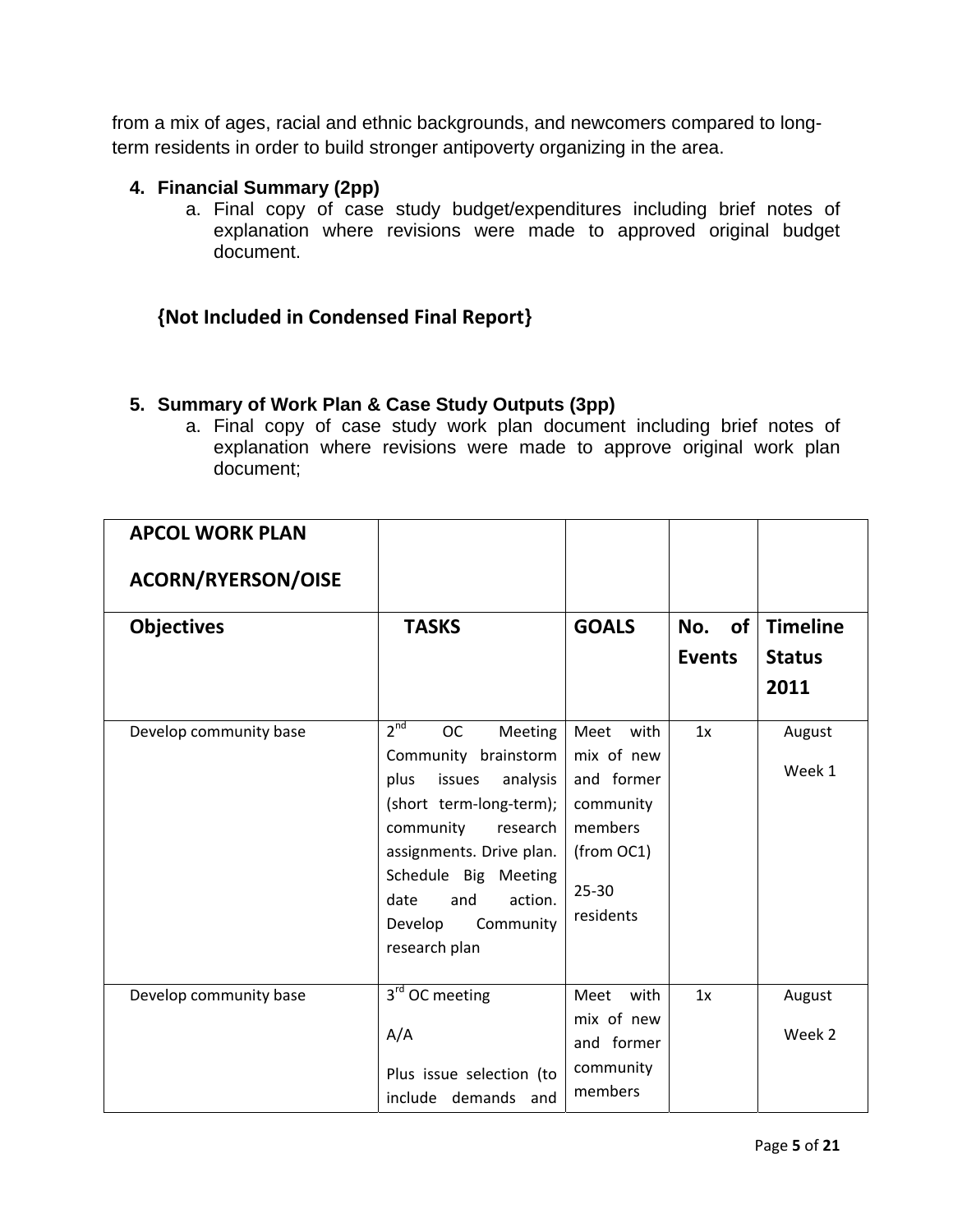|                        | targets).               | (from OC1<br>& OC 2)<br>$25 - 30$<br>residents                                                                          |    |                  |
|------------------------|-------------------------|-------------------------------------------------------------------------------------------------------------------------|----|------------------|
| Develop community base | $4th$ OC meeting<br>A/A | Meet with<br>mix of new<br>and former<br>community<br>members<br>(from OC1<br>OC 2 & OC<br>3)<br>$25 - 30$<br>residents | 1x | August<br>Week 4 |

| <b>APCOL PROJECT PLAN</b><br><b>ACORN/RYERSON/OISE</b> |                                                                                      |                                      |                            |                                          |
|--------------------------------------------------------|--------------------------------------------------------------------------------------|--------------------------------------|----------------------------|------------------------------------------|
| <b>Objectives</b>                                      | <b>TASKS</b>                                                                         | <b>GOALS</b>                         | of<br>No.<br><b>Events</b> | <b>Timeline</b><br><b>Status</b><br>2011 |
| <b>Launch Community Action Plan</b>                    |                                                                                      |                                      |                            |                                          |
| Develop Action Plan                                    | Big Meeting Outreach<br>pitch for action:                                            | Meet<br>with<br>100-150<br>residents | 1x                         | September<br>Week 1                      |
|                                                        | (Stop the Cuts Demo,<br>landlord<br>licensing,<br>remittance<br>and rent<br>control) |                                      |                            |                                          |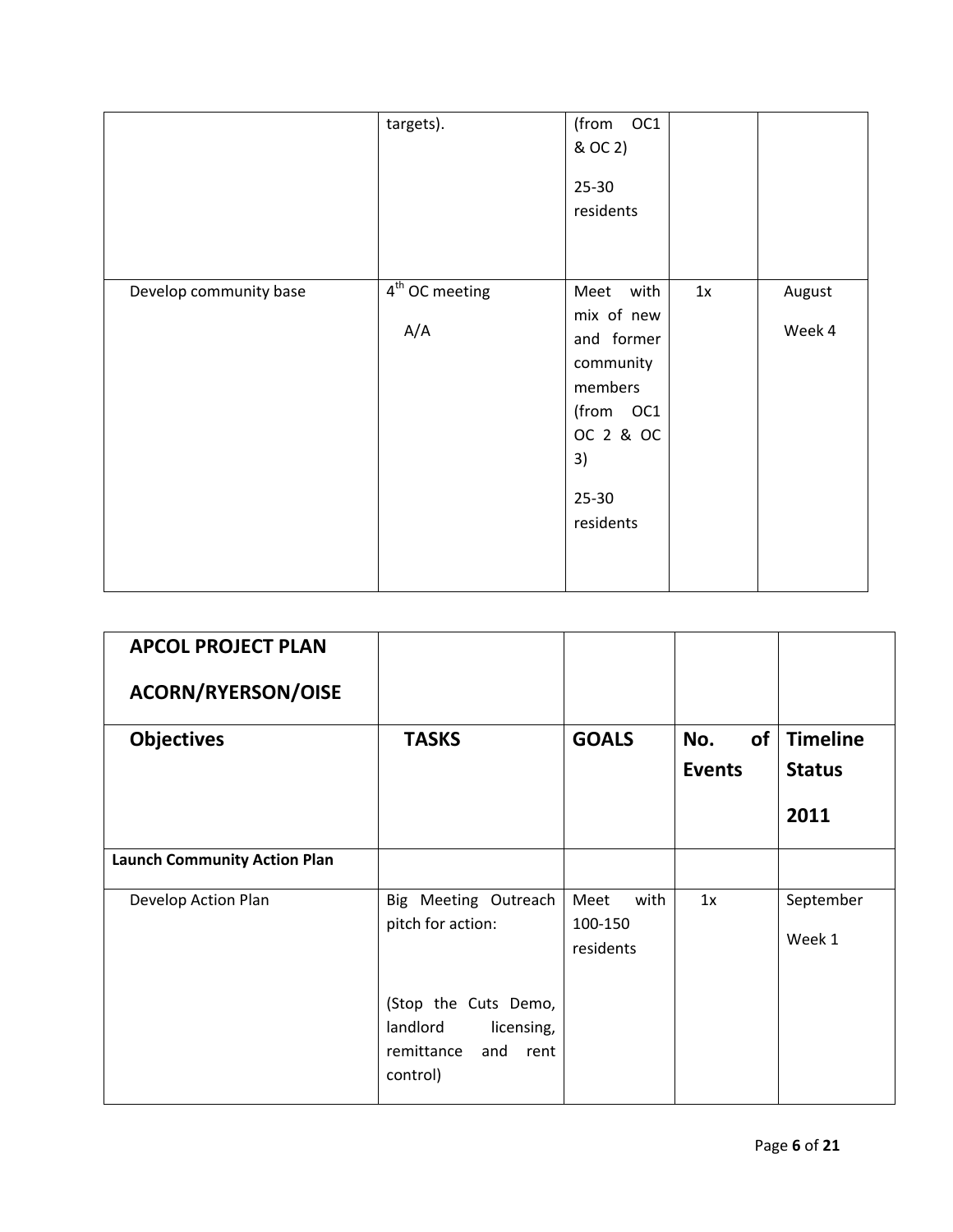| Put Plan into Action                                               | Activate plan<br><b>Contact the Press</b><br>Win demand                                                                   | 30-40<br>residents                                                                                  | As needed | September<br>Week 2    |
|--------------------------------------------------------------------|---------------------------------------------------------------------------------------------------------------------------|-----------------------------------------------------------------------------------------------------|-----------|------------------------|
| Assess action plan and action<br>taken                             | 2 Follow-up meetings                                                                                                      | Over<br>next<br>weeks<br>two<br>with<br>residents<br>involved<br>in<br>action                       | 2x        | September<br>Weeks 3&4 |
| <b>Research Training Sessions</b>                                  |                                                                                                                           |                                                                                                     |           |                        |
| <b>APCOL Research Training Sessions</b><br>identify training needs | <b>Brainstorm session</b><br><b>ACORN</b><br>outreach<br>workers,<br>community<br>residents and<br>University researchers | 5-7 workers<br>1-3 selected<br>community<br>residents<br>team                                       | 1x        | September<br>Week 1    |
| <b>Research Skills Development</b>                                 | <b>APCOL Interviews</b><br>Conducted by university<br>researchers; completed<br>by outreach workers                       | those on the $\vert$ As needed<br>$5 - 7$<br>interviews<br><b>ACORN</b><br>w<br>outreach<br>workers |           | September<br>Weeks 1&2 |
| <b>Research Skills Development</b>                                 | <b>APCOL Interviews</b><br>By ACORN<br>outreach<br>workers,<br>select<br>community workers and                            | Prepare<br>for<br>interviews<br>with APCOL<br>organizers<br>and Weston-                             | As needed | September<br>Weeks 2-4 |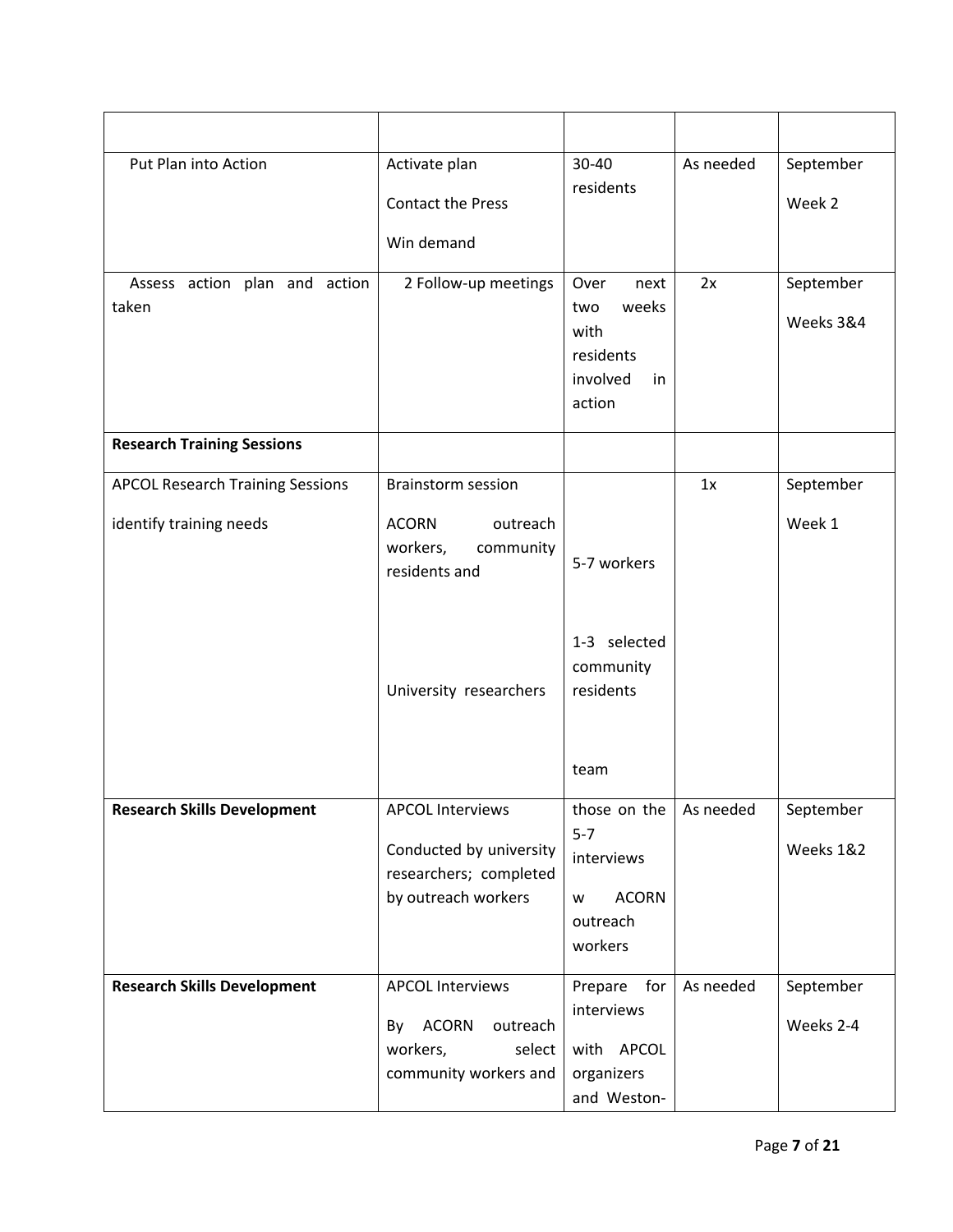|                                                 | University researchers                                                                 | Mt<br>Dennis<br>community                                             |                            |                                          |
|-------------------------------------------------|----------------------------------------------------------------------------------------|-----------------------------------------------------------------------|----------------------------|------------------------------------------|
| <b>APCOL PROJECT PLAN</b><br>ACORN/RYERSON/OISE | <b>Final Stages</b>                                                                    |                                                                       |                            |                                          |
| <b>Objectives</b>                               | <b>TASKS</b>                                                                           | <b>GOALS</b>                                                          | No.<br>of<br><b>Events</b> | <b>Timeline</b><br><b>Status</b><br>2011 |
| Interview Research Development                  | *Focus groups                                                                          | $2/5-6$ person<br>groups<br>pursuant to<br>action                     | 2x                         | September<br>Weeks 2-4                   |
| Analyzing Data                                  | Preliminary analysis;<br>Generate themes                                               | Establish<br>methodologi<br>cal<br>framework<br>for analyzing<br>data | On-going as<br>needed      | October                                  |
| Complete Weston Case Study                      | **Analyze<br>data<br>deploying<br>established<br>methodology<br>and<br>themes          | Write<br>Final<br>Report                                              | On-going as<br>needed      | November                                 |
| APCOL Newsletter based on case<br>study         | ***Brainstorm<br>and<br>develop<br>important<br>aspects of study for the<br>newsletter | Co-authored<br>with<br>community<br>and                               | On-going, as<br>needed     | December                                 |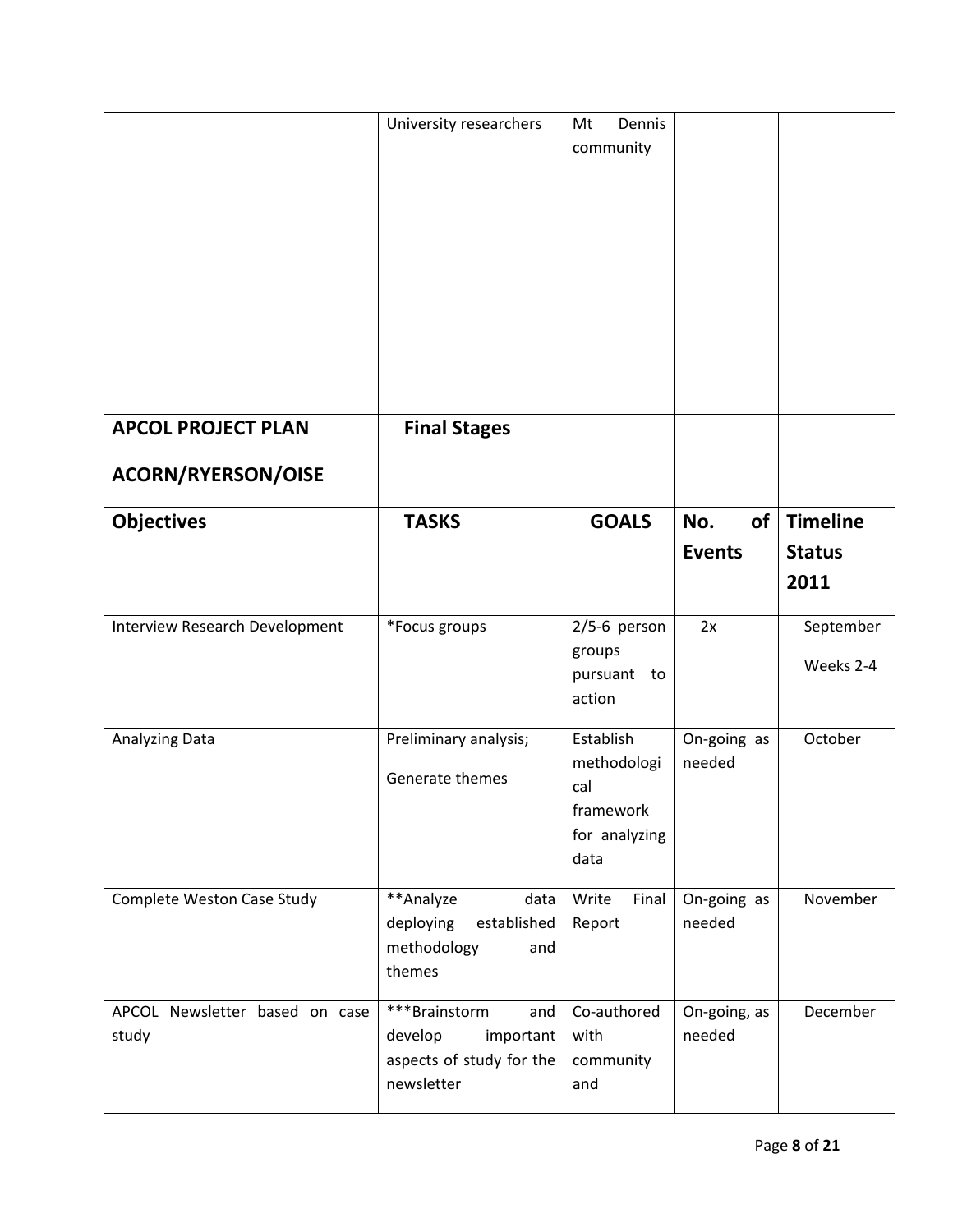|                                                                          |                      | academic co-<br>with<br>leads<br>assistance<br>from<br>graduate<br>assistants |        |         |
|--------------------------------------------------------------------------|----------------------|-------------------------------------------------------------------------------|--------|---------|
| Academic Conference paper                                                | ****Academic lead to | Attend                                                                        | As     | January |
| (and or academic article)<br>to ACORN/Weston<br>related<br>Case<br>Study | write paper          | conference,<br>submit<br>+/or<br>for<br>paper<br>publication                  | needed | 2012    |

\*Focus groups were not held however we interviewed a total of 23 ACORN organizers and activist and community residents between January 2012-August 2012.

\*\*We did not write a final report in November 2011 because we extended the research plan to include additional archival and literature research to strengthen the analysis and future writing projects.

\*\*\* Academic lead submitted an article for the APCOL Newsletter Autumn, Vol 3 No 1.

\*\*\*\* Academic Lead presented a paper at the "Culture of Cities" Conference in Portugal, May 2012. Conference preparations and writing are ongoing.

b. Training, skills development: community organization and community

members (list names of all people involved and the capacity in which they

participated)

ACORN Organizers

Judy Duncan, Community partner

Tatiana Jaunzems, Community Partner

- Two training sessions for participating in a public protest during local ACORN meetings (September 2011). Just prior to the provincial election, a significant contingent of ACORN organizers, university researchers, and ACORN activists met at Nathan Phillip's Square to join a large "Stop the Cuts" demonstration calling for Mayor Ford to back down on his cuts to services in the City of Toronto. This energized the campaign as it unfolded. (September 26, 2011)
- Held 13 meetings or events with ACORN activists and turned out a total of 229 people (our joint participation in meetings continued after the target date of specific campaign since housing campaigns are ongoing and the continued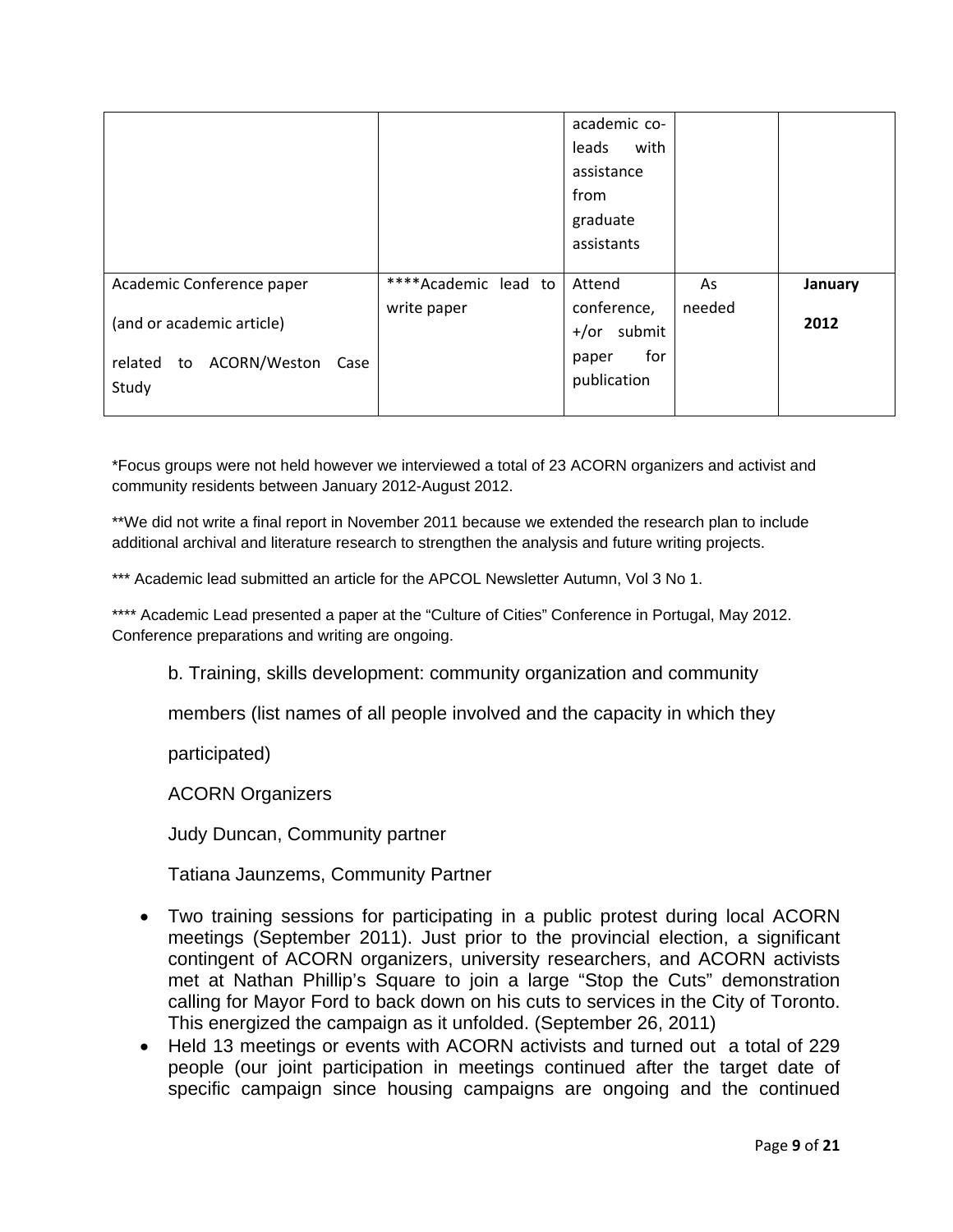contact with ACORN members contributed to the analysis of the campaign and the broader research project). (August 2011-November 2011).

- Meetings are outlined on the work plan charts below. ACORN organizers and university researchers were also in contact over phone and had regular meetings June 2011-February 2012 (Dr. Fumia was out of the country on study leave from March 2012-April 2012). From June 2012 joint meetings resumed and the interviews with community residents also resumed.
- Successfully made full rent control and Landlord Licensing a election issue in the apartment buildings (both the Liberal and the NDP candidate had a commitment to full rent control and better maintenance and standards enforcements on their campaign literature). (September 2011-October 2011)
- Along with four ACORN leaders, one university researcher met with the local MPP, Laura Albanese after the election to hold her accountable to her campaign promise to improve tenant legislation in the province (December 9, 2011)
- Partially due to the ACORN members' efforts during the campaign that this project followed, after the provincial election in October 2012 the Minister of Municipal Affairs and Housing introduced Bill 19 (2012) that if passed would cap the annual Rent Increase Guideline at 2.5 per cent.
- Completed 22 in-depth interviews with existing and new ACORN leaders, members, community residents (not all ACORN members) and activists. Interviews took place between January 2012-August 2012. In August we took four separate walks with in the neighbourhood with three interviewees at which time we took photos to document their relationship to the neighbourhood space. At the end of our direct involvement with the residents in August 2012, we held a final meeting in the Jane St Hub to discuss what the joint community-university project produced, their expectations of us and displayed the photos the residents had taken on our walks. We presented a book of photos to each of the four participants who walked and photographed with us as well as one to the ACORN organizers. (August 2011-August 2012)

### **6. Research Findings (8pp)**

a. Summary of academic and policy research literature relevant to the concerns of the case study;

Weston-Mt Dennis is one of the 13 priority neighbourhoods (United Way of Toronto, 2004) and while the area has two separate neighbourhood identities embedded in it (Weston and Mt Dennis) they are often referred to as one given their overlapping histories, shared boundaries and community services. This research involves collaboration with both the community partner who identified as *organizers* and community residents who identified as *residents* or *activists*. On the one hand ACORN organizers understood their role as one that facilitated activism and on the other local residents developed and carried out the actions.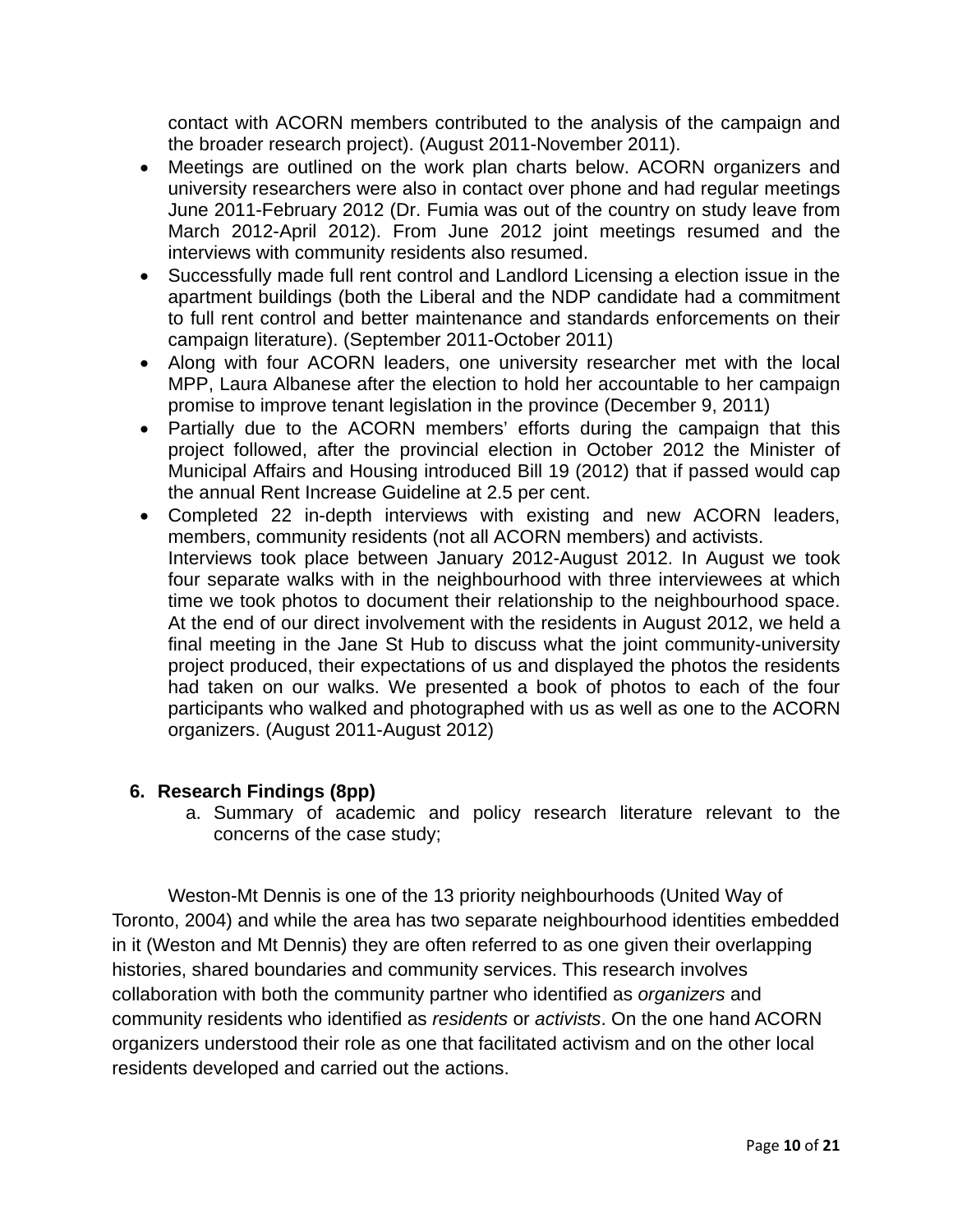This case study overlaps and yet varies somewhat from others in the APCOL series of case studies. It is similar in the way in which it follows key conceptual themes in the research literature relating to community anti-poverty activity, organizing and learning. It varies since we viewed building a relationship with and focusing on the local anti-poverty *activists* who were community members at ACORN as integral to our work. Further, in an effort to develop a broader understanding of the neighbourhood and how the conditions of possibility exist for establishing strong community activism and community building, we delved into the history of settlement in the area. This entailed archival research, local knowledge and media reports.

There was a steep learning curve to establish good working relations between the community partners who were anti-poverty *organizers* at ACORN and university researchers who were a mix of activists and organizers as well as academics. ACORN has a clear and successful strategy for organizing and there was considerable reluctance to include the faculty member and graduate students in their plans. While they were very open to introducing us to community members and welcomed us at their meetings, they were not so welcoming to us as participants in the organizing of the campaign. This limited the opportunities for us to collaborate in ways that enabled productive learning on both sides. As well, frustratingly there were bureaucratic stumbling blocks that meant monies promised for the ACORN campaign were slow coming and delayed the progress ACORN was able to make. It wasn't until the end of the project that we were able to engage more collaboratively. As we looked back and assessed some of the blocks to doing this earlier (Interview with ACORN organizers) we agreed that there were steps that we would take in the future to improve such a relationship (for example, more frequent communication, understanding the different time pressures of each). In this way, there was a great deal of *learning* about how to work in community-university partnerships in ways that optimize collaboration over separate and overlapping goals (Hart and Wolff, 2006). The literature on communitybased research and community-university collaborations informs us about what may or may not work when partnerships are forged (Capraro, 2004; Flynn et al, 1994; Jakubowski & Burman, 2004; Sawchuk, 2006a). What is clear is that these partnerships are never perfect, it is important to assess the partnership at various points during the study, and it is imperative to remain open to being flexible in order to maintain good relations and productive learning. Community-based research scholarship (Hart and Wolff, 2006; Boyd, 2008) reflects on the unequal power structures that sometime impede partnerships and advise careful planning at the beginning of any project in order to develop complementary roles, a learning that both parties gained from this case study.

It is important to distinguish between community organizing and community development, at the same time noting the strong connection, and sometimes discord,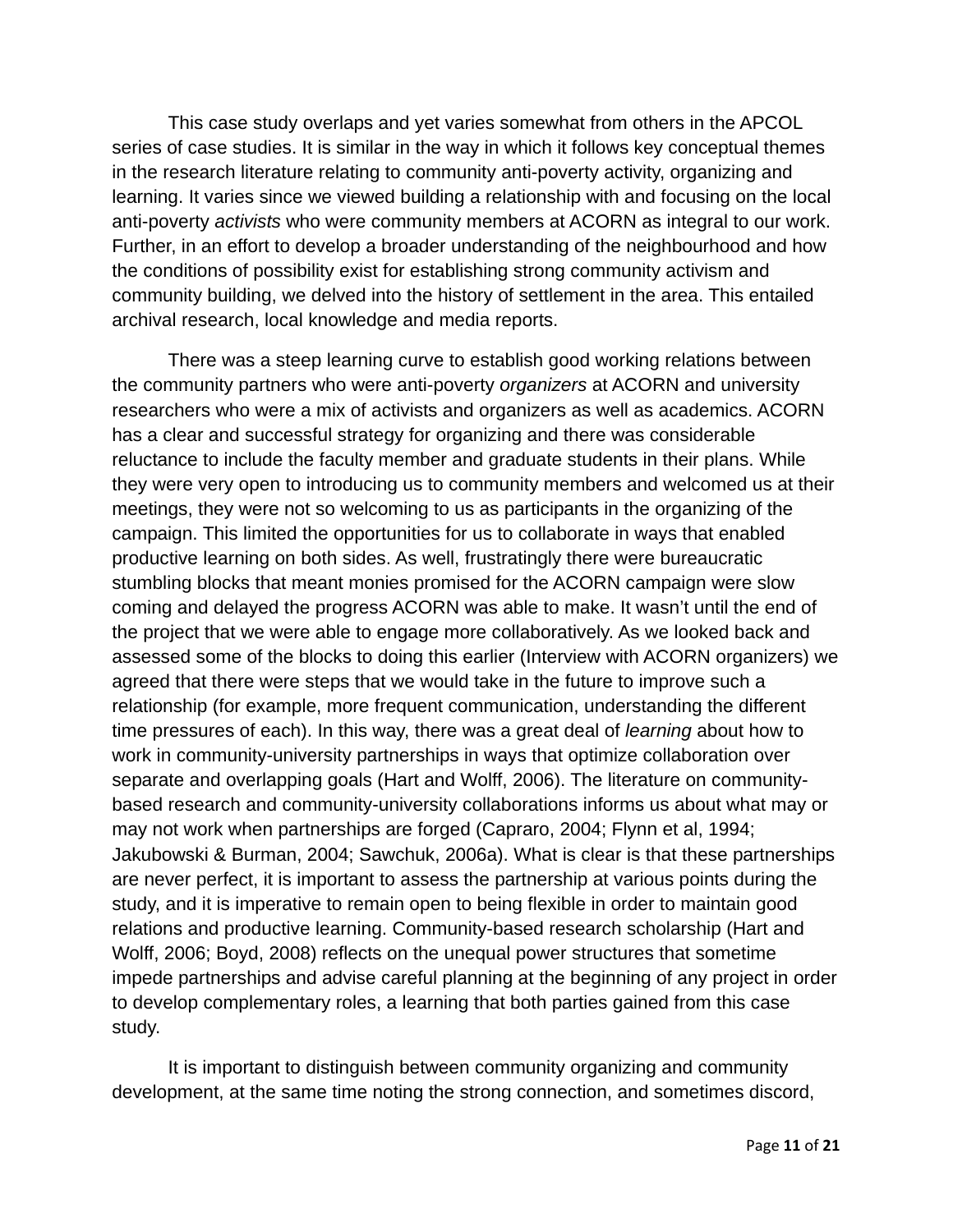between the two (Stoecker, 2003). Community organizing and development have shared goals, for instance understanding the need to make a neighbourhood safer. Yet there are contradictions in how to achieve these goals based on different ontological perspectives, strategies and available resources. Weston-Mt Dennis has an unusual mix of, on the one hand, precariously employed populations, many who are newcomers, who make up some of the city's poorest. Many of these people live in bug-infested, dilapidated high-rises. On the other hand in propinquity to these lower and moderateincome populations are securely middle class residents, many who lived there for generations in privately owned, individual family homes. With increased newcomer populations settling in low-rent areas like Weston-Mt Dennis, these class lines are increasingly and complexly constructed along racial lines, a process that Galabuzi terms the racialization of poverty (Galabuzi, 2006). For this reason, community development in this area has ignited a contestation (along class and race lines) about the kind of organizing and activism necessary in order to improve the neighbourhood.

In light of the specific study to follow the campaign that made three demands at the time of the October 2011 provincial election, *landlord licensing, remittance and rent control*, the case study participants made explicit the focus on *community organizing* and the university researchers broadened the scope to make explicit the context of *community development*. Bringing together these two aspects in dialogue with each other has been one of the strongest benefits of the study that, in the end, reflects a social movement and collective action that includes collective aims on target authorities, public meetings, media statements, demonstrations and the public representations of the causes commitment (Tilly, 2004:7).

The APCOL proposal cites five key themes that shape much of the work in this research: social networks (for example Bourdieu, 1985, 1999; Portes, 1998) social differences, local labour market conditions (for example Shiva, 1989; Shragge and Fontain, 2000; Cranford, Vosko and Zukewich, 2003; Jackson, 2004; Martin, 2006) grievance construction process (Conway and Hachen, 2005; Osterman, 2006) and material, communication and cultural resources (for example Jenkins, 1983; Buechler, 1993; McAdams, McCarthy and Zald, 1996). These themes help to explicate the multiple dimensions of community engagement in the Weston-Mt Dennis neighbourhood. Further, the process of learning is sometimes hard to quantify and we don't pretend to have a clear measure on the quality of learning that took place amongst the participants. What is clear is that participants understood, and *learned*, the significance of community solidarity and mobilization that was materially reflected in the gains made to their living conditions (for example Bill 19 that addresses rent caps). The interviews revealed that the learning had significant social dimensions (Church et al, 2008) that is, that the campaigns had community-building effects where people *learned*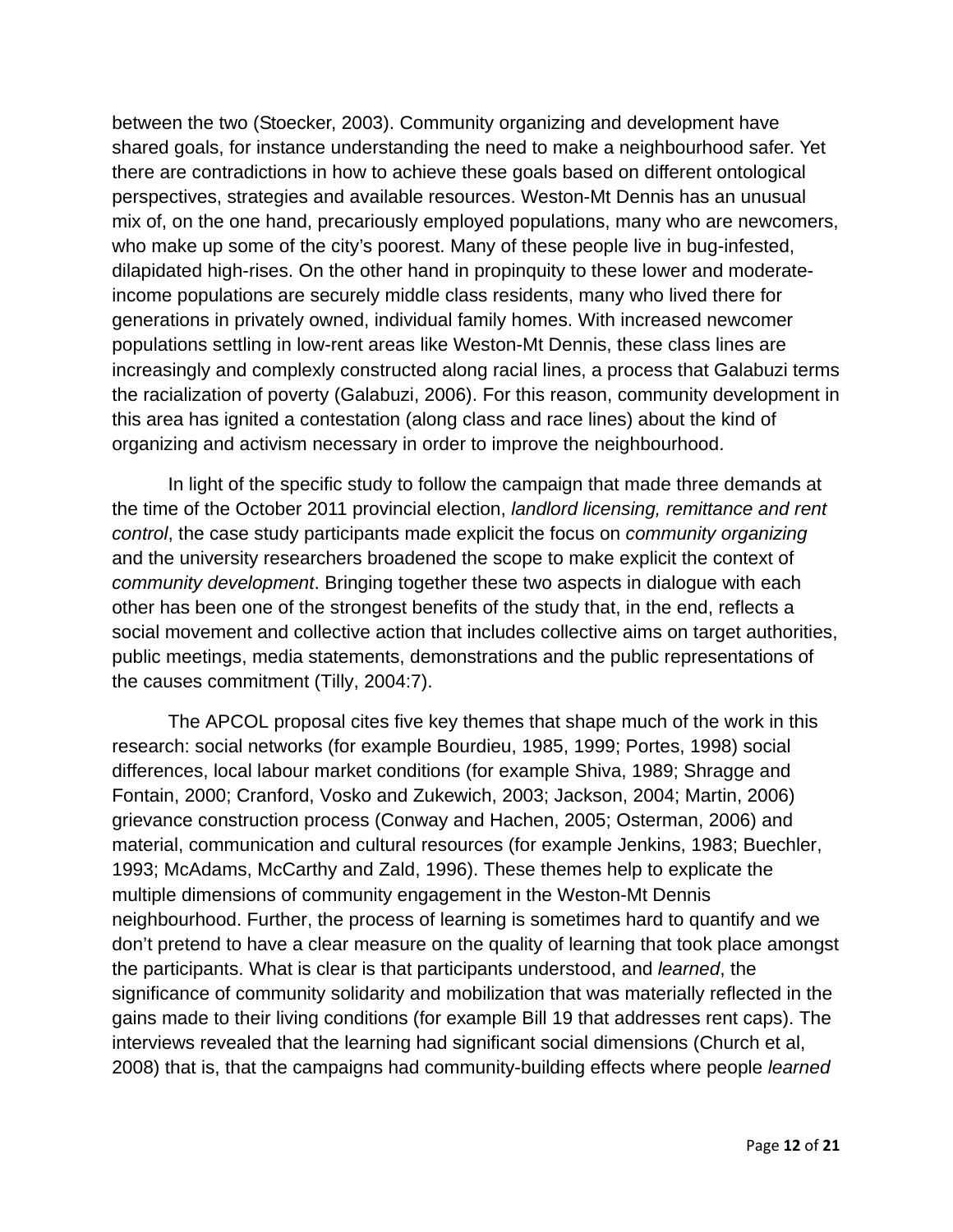a sense of confidence about what their individual and collective rights to adequate housing were and by extension that they have a right to the city (Kern, 2010).

In our interviews with ACORN community members we asked about the connection between political action and community involvement, what constituted successful activism, future directions, and the importance of being involved. We balanced this with more general questions about why they lived in the area, what makes it a strong or weak community and whether or not they feel they belong in the community.

## Theoretical considerations for understanding anti-poverty activism within community organizing and development community belonging

Our aim in this research undertaking was to contribute to a local social history as a step towards social justice and social change and to contribute to a broader academic discussion about neighbourhood development and renewal. Toronto, Ontario (Canada) prides itself on being one of the most diverse cities in the world. Its population is 2.5 million and it boasts over 140 neighbourhood enclaves that have their own class, ethnic and race identities. Thirteen of these neighbourhoods, including Weston-Mt. Dennis, have been designated a "priority" for the city based on their need for state intervention towards revitalization. As we have seen in numerous examples, approaches for responding to neighbourhoods "in need" often circumvent improvements that might best assist low and moderate income residents and instead create spaces in which middle class interests are served, such as in gentrifying projects of heritage preservation and beautification (for example Bain, 2003; Fumia, 2010; Lees 2008; Purdy, 2004; Slater, 2005; Smith, 1996). It is this very point that led us to interrogate connections between the past and the present and ask how social histories are remembered in ways that create privilege in mythical proportion to invisible histories of struggle. Further, we wondered how these elite histories of prosperity overshadow histories of struggle when local redevelopment plans are shaped by visions for the future.

Contemporary anti-poverty struggles are intertwined with development narratives shaped in the past (original settlement and industry) and the present (ongoing resettlement and changing access to secure incomes and employment). The ACORN campaign sought to highlight unliveable conditions and the neglect the state demonstrates in relation to them. The goals and motives for such (re)development are driven on the one hand by exchange value, for instance encouraging rising real estate values, and on the other by use-value, such as community building and social justice. These two goals are not necessarily at odds with one another, however, ignoring the complementary nature of the goals leads us to believe they are. For this reason we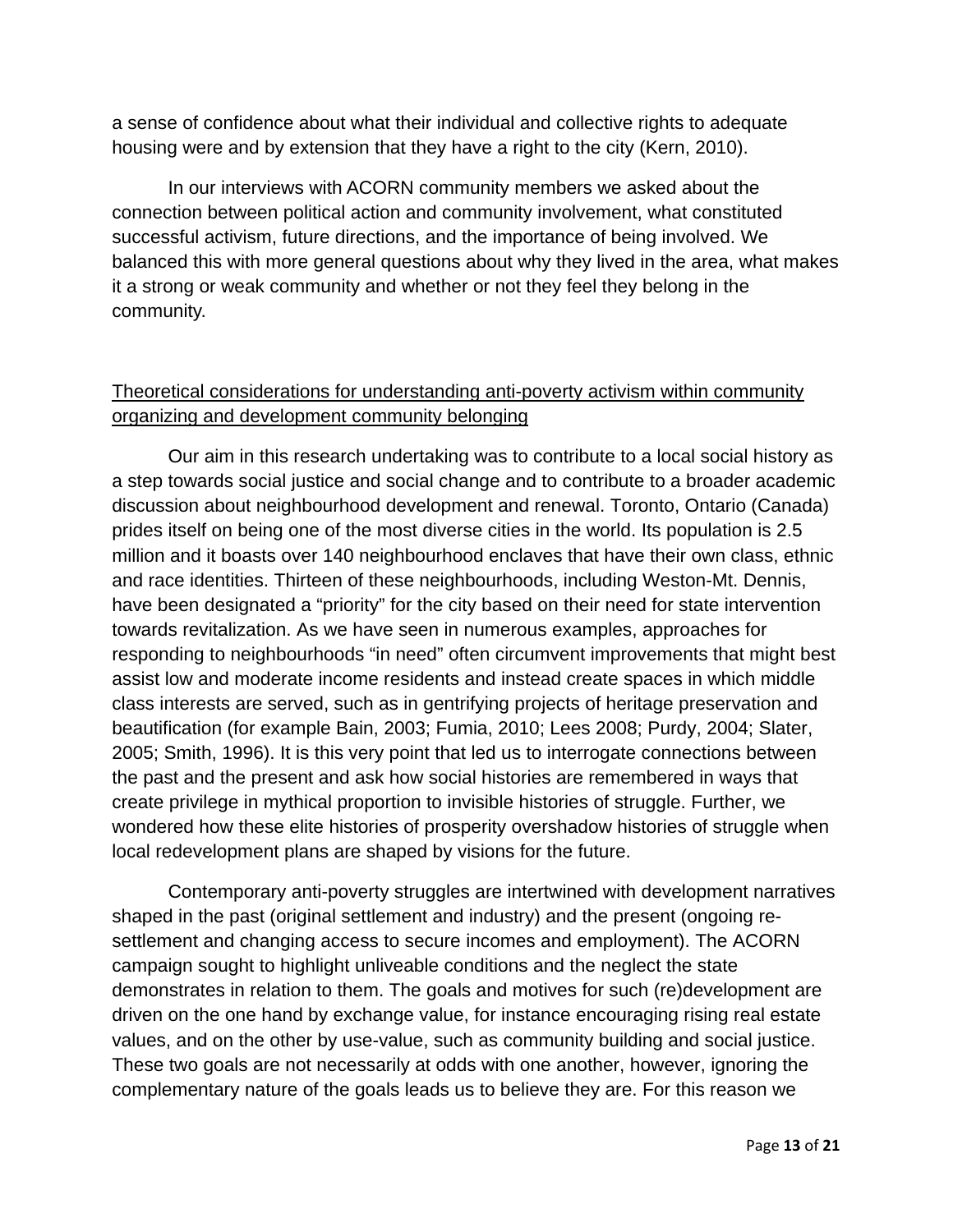theorized the colonial nature of the drive to recapture a past in a local vision for the future that sidesteps the immediate and urgent anti-poverty activism that affects the neighbourhood in important ways.

The specific campaign served to acquaint the researchers with the anti-poverty activists, how they interacted with government agents and middle class propertyowners. As well, the community organizers and activists gained fuller knowledge about how the state and property–owning neighbours often were oblivious to the demands and needs of low and moderate-income neighbours. In the following analysis we advance the themes that emerged in various quotes from the interviews and in the archival research to highlight links between the past and present and ongoing colonial frameworks that delimit property owners and renters from collaborating on redevelopment strategies for the neighbourhood. This divide is of course much more nuanced than stated here since not all people on moderate incomes are property-less nor are the entire middle classes property owners, etc. What is important is that all who live in a neighbourhood have a say about its future and can anticipate it being a space for them.

Then President and CEO of United Way, Frances Lankin states (in a report on investing in Toronto neighbourhoods 2005 (http://neighbourhoodchange.ca/wpcontent/uploads//2011/06/United-Way\_Toronto-2005-Priority-Neighbourhoods-initiativeannounced.pdf), "Toronto's most distressed neighbourhoods all lack access to public space and community hubs where residents can come together to access programs, link to neighbourhood resources and have the opportunity to influence and shape how their communities evolve."

b. Summary of initial data analysis

There was a firmly established view about what anti-poverty organizing and activism entailed. From the ACORN leaders, it entailed a well-rehearsed method whereby the first step was to recruit and hire paid workers through a local advertisement. Next, the workers, usually about five (however for this campaign only one was recruited due to the short time frame) were then trained to knock on doors and recruit people to join ACORN and support the campaign. The worker was then employed to be present at meetings and continue recruitment for the duration of the Weston ACORN campaign. As the campaign progressed, the university partners, one faculty member and initially three students, which was reduced to two due to illness, distributed flyers, shadowed the ACORN organizers, and along with ACORN members, attended several planning meetings, protests and a meeting with the local MPP. Towards the end of the study, the university partners conducted in-depth interviews with ACORN members and local community residents in the Weston-Mt Dennis neighbourhood.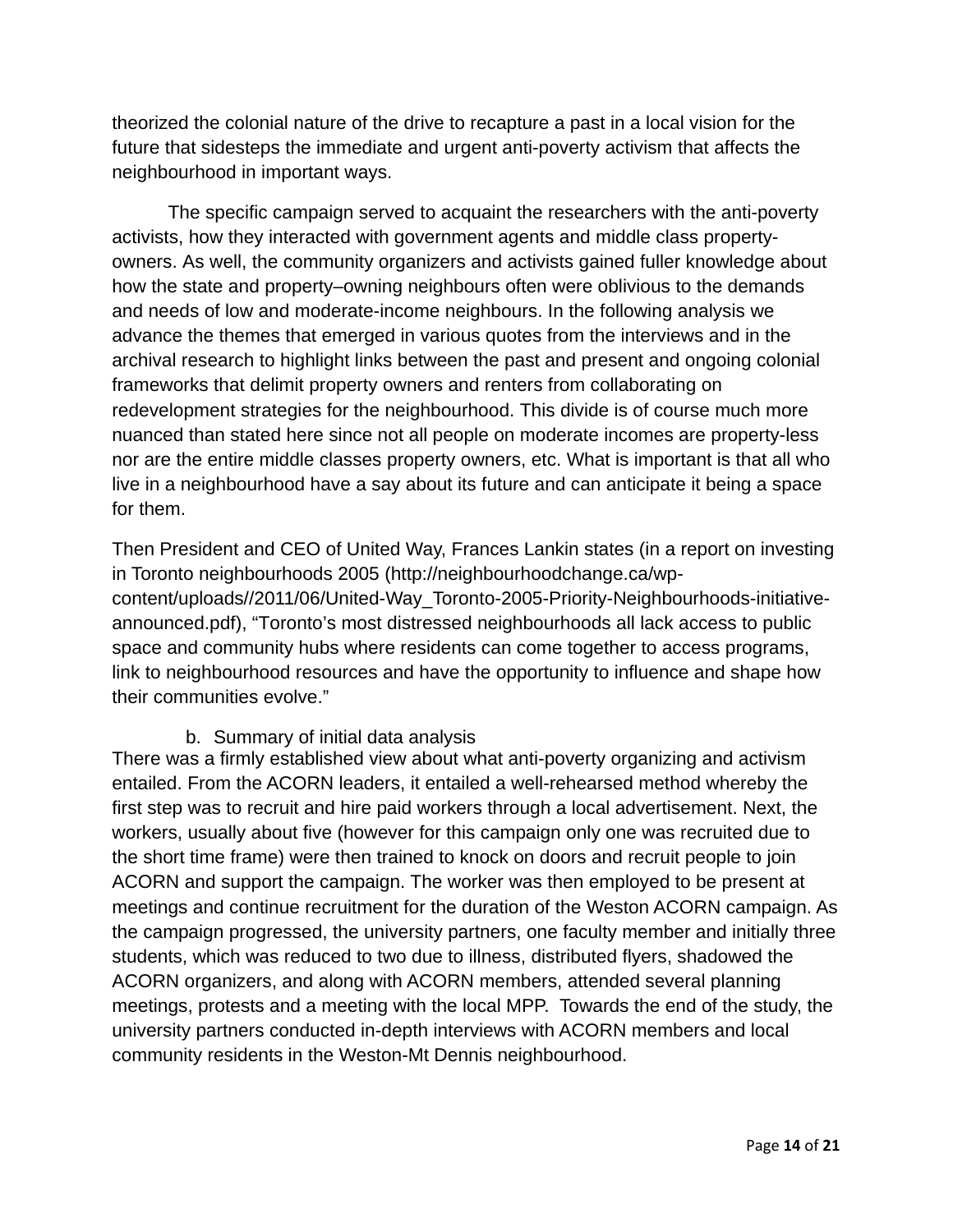Throughout the research and various meetings, gatherings and interviews, the themes of community belonging and *grievance construction* emerged. According to the APCOL's model of community organizing, the grievance construction process includes "issues that people perceive as individual challenges in their lives, and the social processes through which these become constructed as potentially resolvable social problems in their communities." We build on this to include a colonial history as part of the social problems, although not necessarily solvable ones. What is solvable are the ways in which people come to understand the influence colonial histories have on contemporary forms of neighborhood redevelopment through anti-poverty organizing and activism.

We examined elite histories of prosperity and how they overshadow histories of struggle when visions for the future through local redevelopment plans are considered. Thinking about how this high poverty inner suburb of Weston-Mt Dennis is undergoing renewal and knowing that such processes more often than not displaces the working class and poor out of revitalized areas that become more desirable to the middle classes (Brock, 2009; Slater, 2004; Smith, 1996) we wondered about how past colonial scripts inform these processes. That is, how is community revitalization envisaged as a project in which local communities and the state, perhaps with good intentions, engage in the reproduction of colonial relations of power? Also, we acknowledge that cities such as Toronto are influenced by the flows of human and financial capital to produce what is now commonly referred to as globalized cities (Jacobs, 1996; Kipfer and Keil, 2002) and intend to pursue this line of thought.

We followed different, local examples of activism and community building and examined how power operates in ways that sustain social inequalities through the development of and claims to place (Massey, 1994). Claims to place and place-naming strategies are not new in this area and part of the project examines archival data about Weston-Mt Dennis' past. This research explores the emergence of the Weston-Mt Dennis community in the context of British imperial economic interests and settler colonialism. Paying particular attention to the settlement patterns of the Dennis' (after which "Mount Dennis" is named) we insert the geopolitical context of empire and industrial capitalism into the narrative of community development, and how such processes are silently encoded into name-honouring practices. These imperial histories of power and privilege, propertied and propertyless reverberate on the same lands 250 years later following harsh economic deindustrialization and decline.

The ways in which our historical research blends and informs community organizing and activism is through interview discussions about the future of the area and who is imagined as part of that future. (Interview participants are identified by numbers to maintain anonymity.) Long-term residents (20+ years) invested in shaping the future of the neighbourhood continue to identify with a history that frames Weston-Mt Dennis as a space for local pride and middle class respectability. For example, such participants note their connections to the past and the importance that history has in this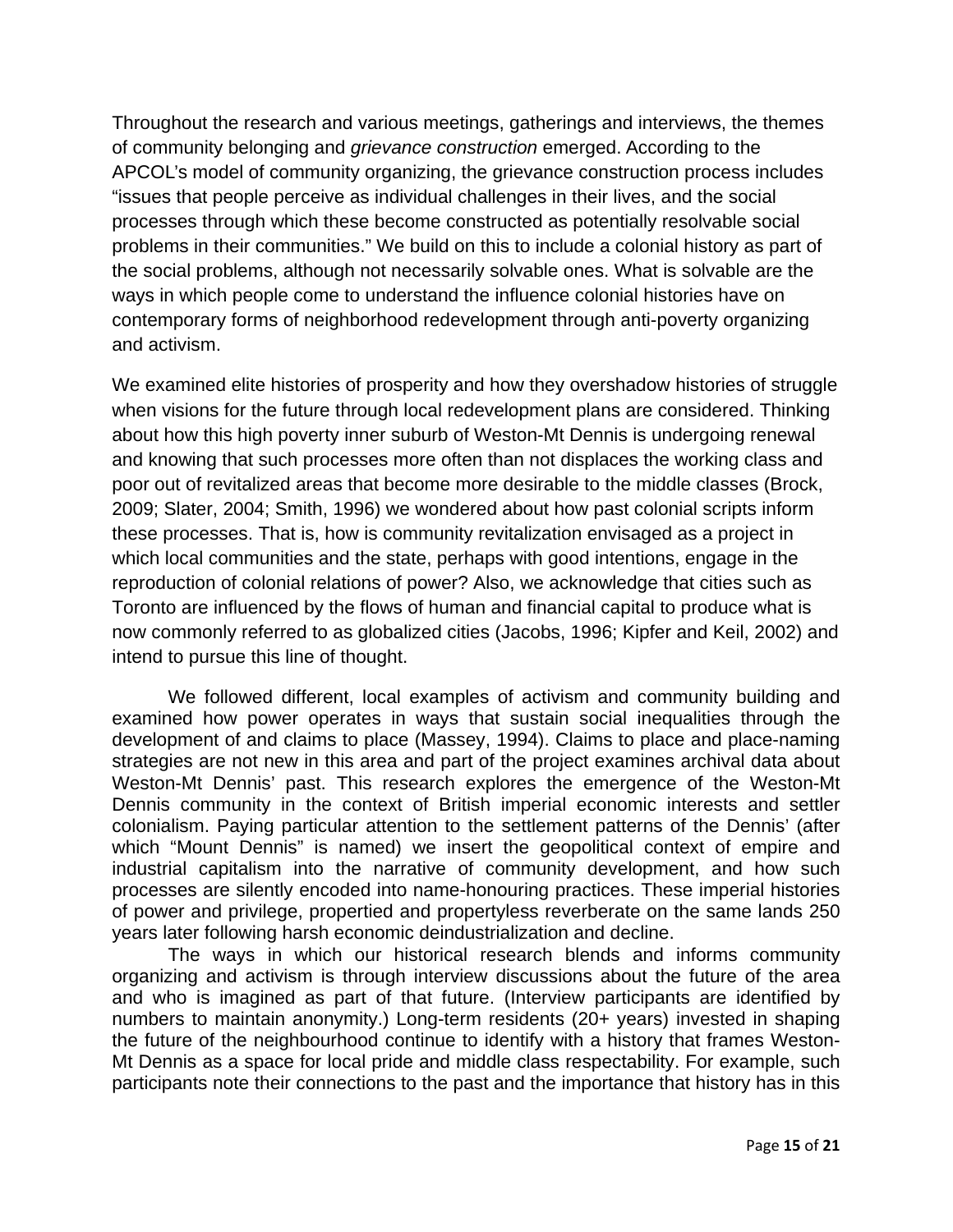area as well as the specific history and identity that requires preserving as one that harks back to the founding fathers of imperial rule.

…there was always a sense of history. [Weston-Mt Dennis takes] a great deal of pride in its home, its history. (I-9)

…[threats to] a home built by the founding fathers of Weston created the impetus [...] to want to protect buildings like that. [...] it's better for community, because it preserves its identity. Every time you knock something down you're chipping away at an identity. (I-16)

Several participants enthusiastically reference earlier days of settlement and industriousness as a way to situate the past as a testimony of the lost neighbourhood in need of reclamation. Embedded in this narrative is a logic evoked by Seth (2010) whereby landed property became a central symbol of having achieved political modernity. As well, Mitchell (2002) argues that the institutionalization of private property as a universal right emerged as a constitutive marker of modern political governance. It is, then, through an extension of this logic that owners of property make claims to space in ways that invoke entitlement and privilege based on private property, in turn effacing systemic factors where histories of precariousness and struggle are situated. Landowners project this narrative onto old buildings and the need to preserve them, original small family businesses and their contribution to the community - at the same time they mark a distinction between landowners and apartment dwellers. Neglected, low rent, high-rise buildings are often referred to as a blight on the landscape and not considered historic regardless of age and always already subject to destruction. The people who live in these buildings are conflated with the buildings themselves thus creating a toxic mix of stigmatization based on class discrimination and racism that separates mixed communities into divisive categories of "us" and "them."

The following excerpt is from a white, middle class homeowner and member of the local Historic Society. In it she struggles with how to describe apartment dwellers and "their" interests in relation to homeowners and "our" interests. Preserving the history of Weston-Mt Dennis was foundational to her sense of making the neighbourhood a better place.

Well I think you have to preserve the past so that people feel like they are part of something; there are roots in this area. […] I think that …one of the great challenges is to incorporate the … *renters* and the *owners*; some way to get them [renters] to see that their interests are in common [with ours]. Coming together is very important and I think if you talk to them [renters] individually they'd feel they have a stake in the community in a sense but they...it's hard to persuade them to come out and join in [with homeowners] and maybe put an effort in and try to make it a better place in the sense that maybe they feel that they are only there temporarily. (I-18)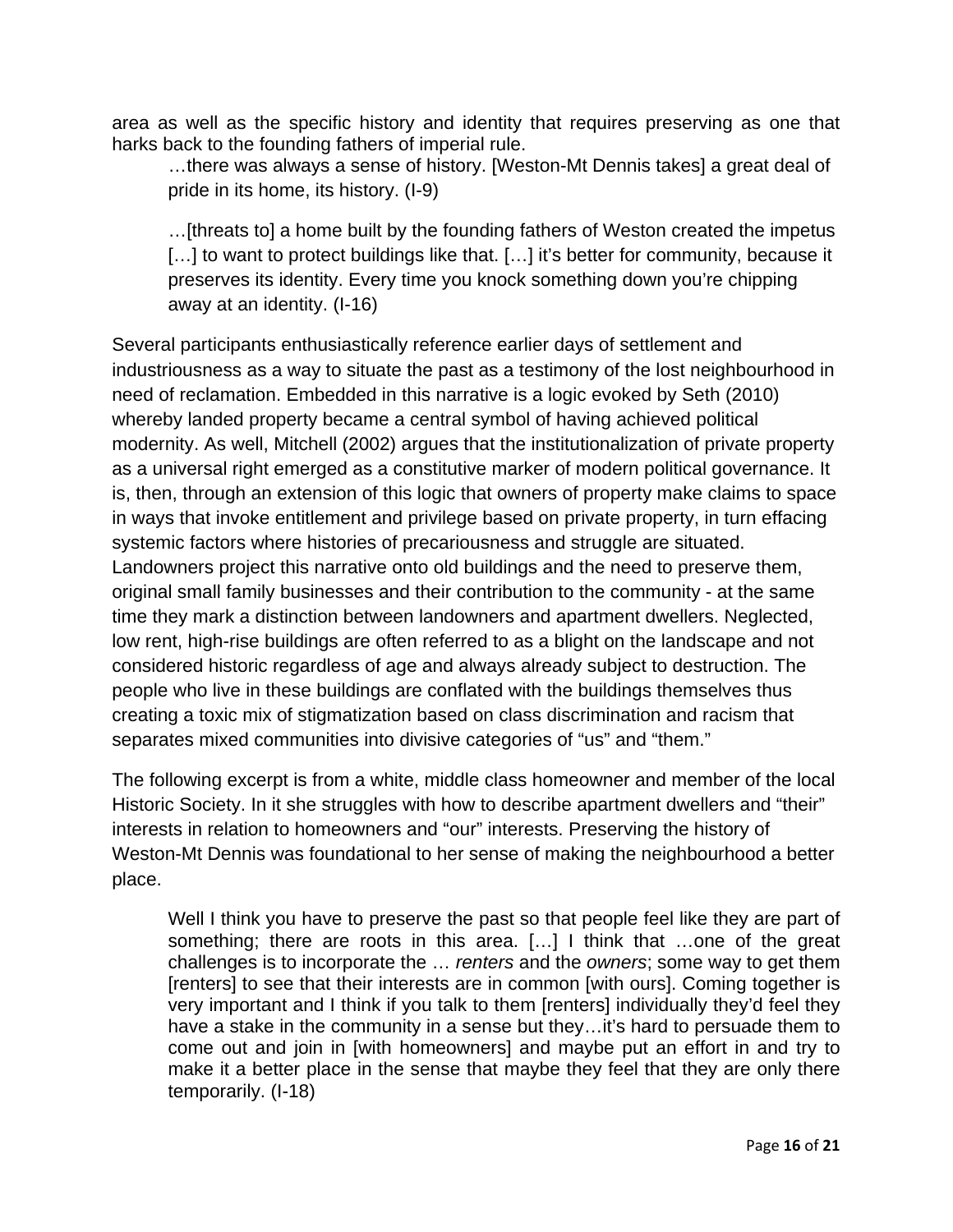The next excerpt is from an ACORN anti-poverty activist. It demonstrates a very different understanding of the present community; one that has strong community ties that are not attached to a former time. The realities of street violence, everyday poverty and the need for social change differ from the vision to resurrect the past.

It's a tight neighborhood, that's what I like, but what I don't like about it is the destruction, the standard of living, it's very low, that's what I don't like. My neighborhood, my community, I like. […] [B]ut the main concern is safety. (I-8)

In the above quotes there are a number of assumptions made about who has a stake in the neighbourhood. What we found is that there are two distinct types of community formations/agendas, producing differing notions of community development and empowerment: ones that sought support for preserving history and improving the streetscape (aesthetic) and ones that developed anti-poverty strategies to address inadequate housing, rent control and bug infestations (systemic/institutional/pragmatic).

The different observations about the neighbourhood's decline and what to do about it emerged in different meetings we attended where local residents gathered to discuss the future of Weston-Mt Dennis. During the ACORN meetings we attended from August 2011 to April 2012 there were around 15 people at each meeting, predominantly women, who met to plan ongoing campaigns. The campaign that we were most involved in was one that aimed to bring the ongoing concerns for rent controls, caps on remittances and landlord licensing to the attention of local candidates in a provincial election in October 2011. Further campaigns continue to seek the attention of the media and target politicians and landlords. Those present at the meetings to plan anti-poverty strategies carried on feminist traditions of oral history as they passed on their stories (Razack, 1999; Trinh, 1989) about past campaigns and the value of community organizing in order to draw attention to their concerns. The history recalled is one that holds landlords and the city accountable for substandard/inadequate living conditions.

Despite landlords' ongoing attempts to intimidate and block anti-poverty activists from engaging in fights for adequate conditions in their apartment towers, the residents pursue their campaigns, often with the help from organizers such as ACORN Canada members. There is a small office in Toronto from which ACORN operates and in this office is a growing archive of the various campaigns that take place in a number of communities across Toronto facing issues that relate to poverty, including Weston-Mt Dennis. The documentation of these actions contributes a very different history than nationalist narratives encoded in Weston-Mt Dennis' name. It is a very specific history of anti-poverty organizing that addresses the immediate concerns of living conditions, rent controls, bug infestations, and landlord licensing. It is community-based, grossly underfunded, well organized and especially effective when drawing the attention of the media, politicians and Torontonians in general. Sustaining active participation is a problem exacerbated by uneven communication between ACORN staff and members whose participation is inconsistent, often due to issues related to living in poverty. The campaigns are labour intensive and while activist strategies are in play, they can often effect short-term change, yet sustained change is much more difficult. For instance in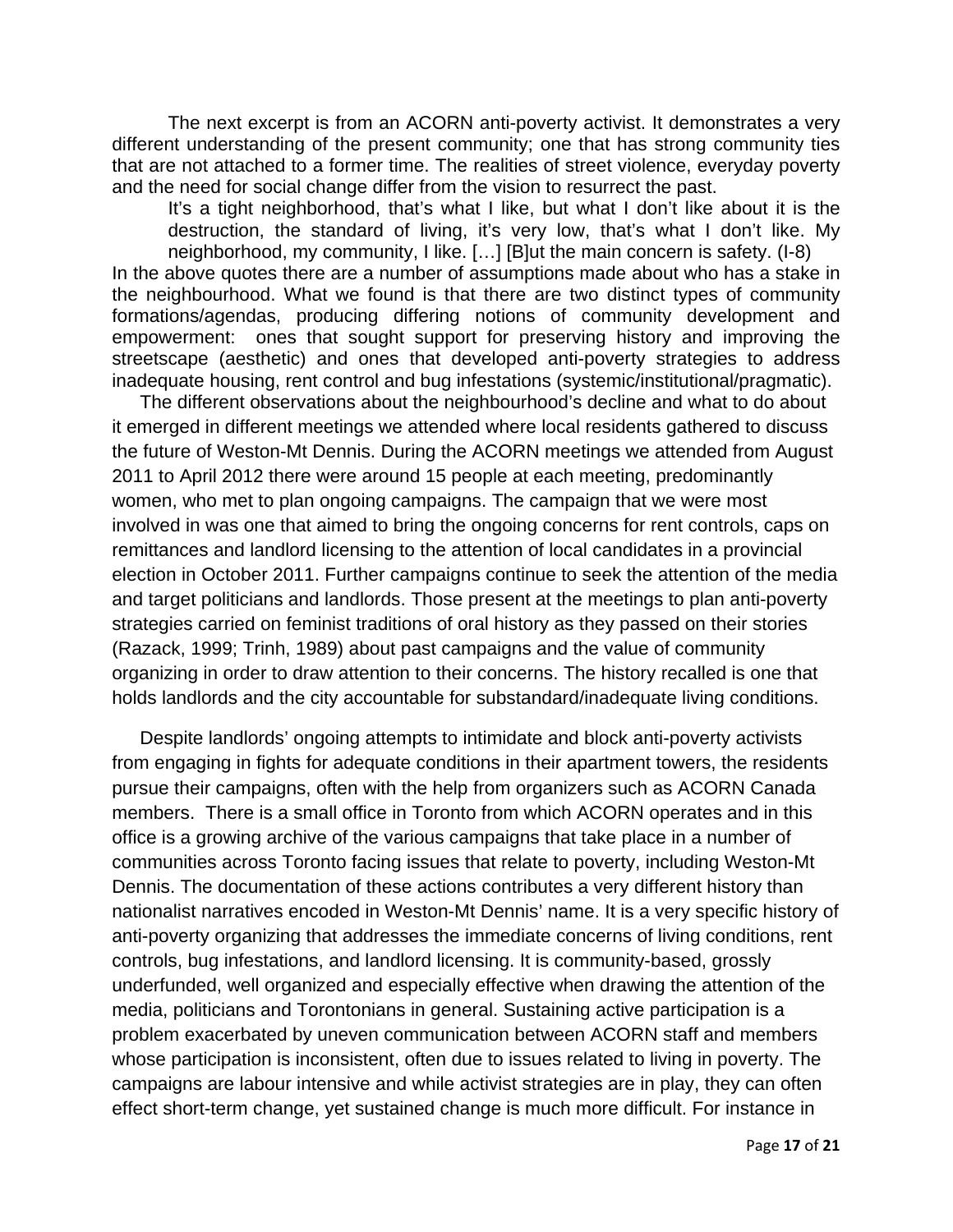2005 a successful ACORN campaign in Weston resulted in a positive Tribunal ruling with renters in buildings in the "high-rise canyon" of Weston Road receiving monetary compensation for prolonged, poor building standards. However, it has been impossible to sustain the media attention on landlord neglect that framed the campaign and led to the Tribunal decision. Capturing the attention of the media and the public propels campaigns to success. The details about living conditions, campaigns, successes and failures are methodically recorded in photos, print media and through storytelling. This history is effectively delinked from regimes of property ownership and the bureaucratic loopholes that minimize the claim of tenant rights. There was, however, a sense of entitlement that was amplified through the collective marginality and disadvantage of anti-poverty activists. One respondent thoughtfully observed,

And they don't know there are a lot of resources available to them. We did a financial literacy campaign. A lot of people don't understand how our systems work in this country […] and what they are entitled to.... So therefore their voice was never heard – until ACORN came and said "well you are entitled to this!" This is the law. ... First of all, they didn't know they had the right to complain. (I-6).

Most of the actions taken by the anti-poverty activists are not widely known in the general Weston-Mt Dennis population such as the one noted here.

We had the news media, Frances Nunziata [city Councillor] came and toured the buildings. The pipes had burst. We brought them around and showed them. My son and I went floor to floor and took photos and showed what was wrong – the cracks in the building – walked down the hallways, the tiles would fall on people. (I-1)

Unlike the assumption made by the property owner above (I-18), apartment dwellers do attend meetings, just different ones from the historic society's meetings. Despite often working shift work or multiple jobs to make ends meet, ACORN members have been diligent about attending meetings that collectively generate ideas for campaigns and actions. As we interviewed this group of residents we found that their visions for an improved Weston-Mt Dennis neighbourhood differed from middle class residents and developers when it came to the immediate concerns within the four walls of a home, yet overlapped with other concerns such as a safer neighbourhood, better transportation, improved shopping choices (although for lower incomes), a community centre and more resources for youth. Yet there are other meetings that take place where there are no ACORN members present and where vision from anti-poverty activists for an improved neighbourhood space is silent. Two ACORN members who have been active in the area for a number of years told us at our final focus group meeting that they try to attend as many of the neighbourhood resident meetings possible in order to insert the concerns of low-income residents into the space of middle class concerns. They felt their attempts were invisible, but important, if they were to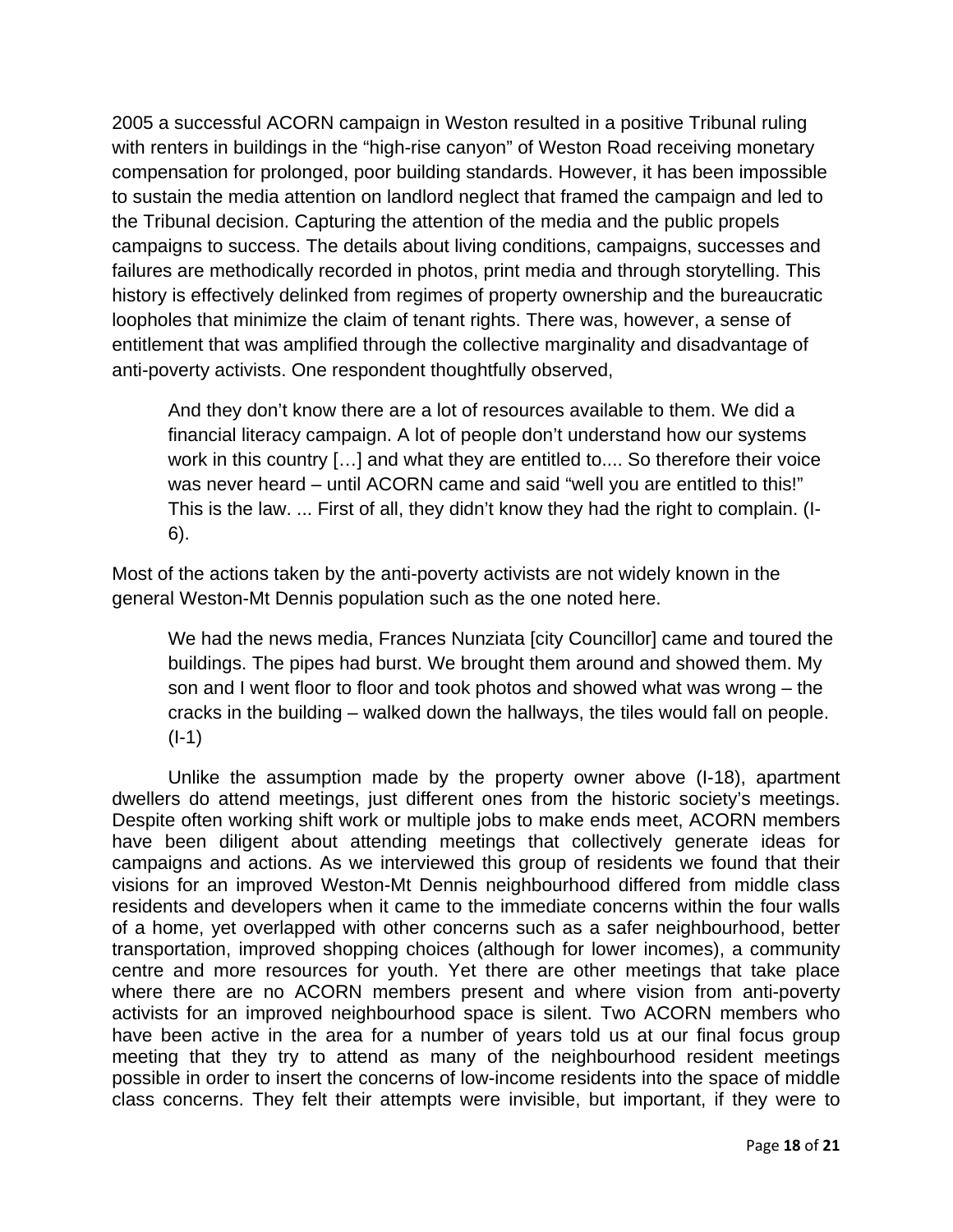make their concerns  $-$  eventually  $-$  heard. They were angry and weary of being silenced, leading to the important question: are the living conditions of those who are moderate and low-waged an important part of visioning for the future?

 As we proceed with the analysis, there are multiple insights to be gained from the narratives of activists, residents and organizers. Strategies for overcoming poverty and developing visions for a future that includes the whole mix of the population that live in Weston-Mt Dennis might be complex, but as the case study revealed, attending to the everyday activities is a way to how residents can bring their approaches for social change together for a collective vision. We noted (at least) two approaches to future visions for the area. The middle class residents we interviewed discussed the need for active pursuit of a gentrifying process that will return the beauty and safety of the past and encourage more upscale business opportunities and investment. The low and middle income, anti-poverty activists we interviewed agree that beautification and safety are important, however in an area with a complex mix of race and class, have visions that are not aligned with a return to the (bourgeois) past.

 c. Summary of three contributions the research has or may potentially make to the academic and/or policy research literature.

i. Bringing the above two approaches together (aesthetic and systemic/institutional/pragmatic) in community meetings as a way to join and accommodate different interests and visions for the future is an important contribution this research has the potential to make. We have begun this communication through contact with local politicians and residents and plan to continue to disseminate information as our analysis unfolds.

ii. The faculty member has written one newsletter article, presented at one conference and with a student will present at another. There is one paper in draft form that is the basis for a working paper in the APCOL working paper's series, a conference presentation in April 2012 and an academic journal article.

iii. There is a willingness to produce two documents: a document, with photos, for the Weston APCOL Chapter for use in future campaigns and for a paper reflecting on the process of collaboration and ways we imagine it as improved if we engaged in similar partnerships in the future. Both documents will be generated through a collaborative effort amongst the community partners and university researchers

#### **7. Lessons for Improving Learning for Anti-Poverty Organizing (4pp)**

ACORN organizers met with university researchers at the end of the project to discuss the ways in which we could have worked to build a stronger sense of trust that would have enabled us to work more effectively and collaborate more fully as the campaign unfolded and we gathered data. From the ACORN perspective, the university researchers could have ensured that money promised was released more quickly so that once the project was up and running delays did not impede progress. The ACORN organizers admitted they were reluctant to include the university researchers too much for fear that such involvement would alienate ACORN members, a resource that took ACORN Toronto a great deal of time and resources to establish. At the end of the project, when the two organizers with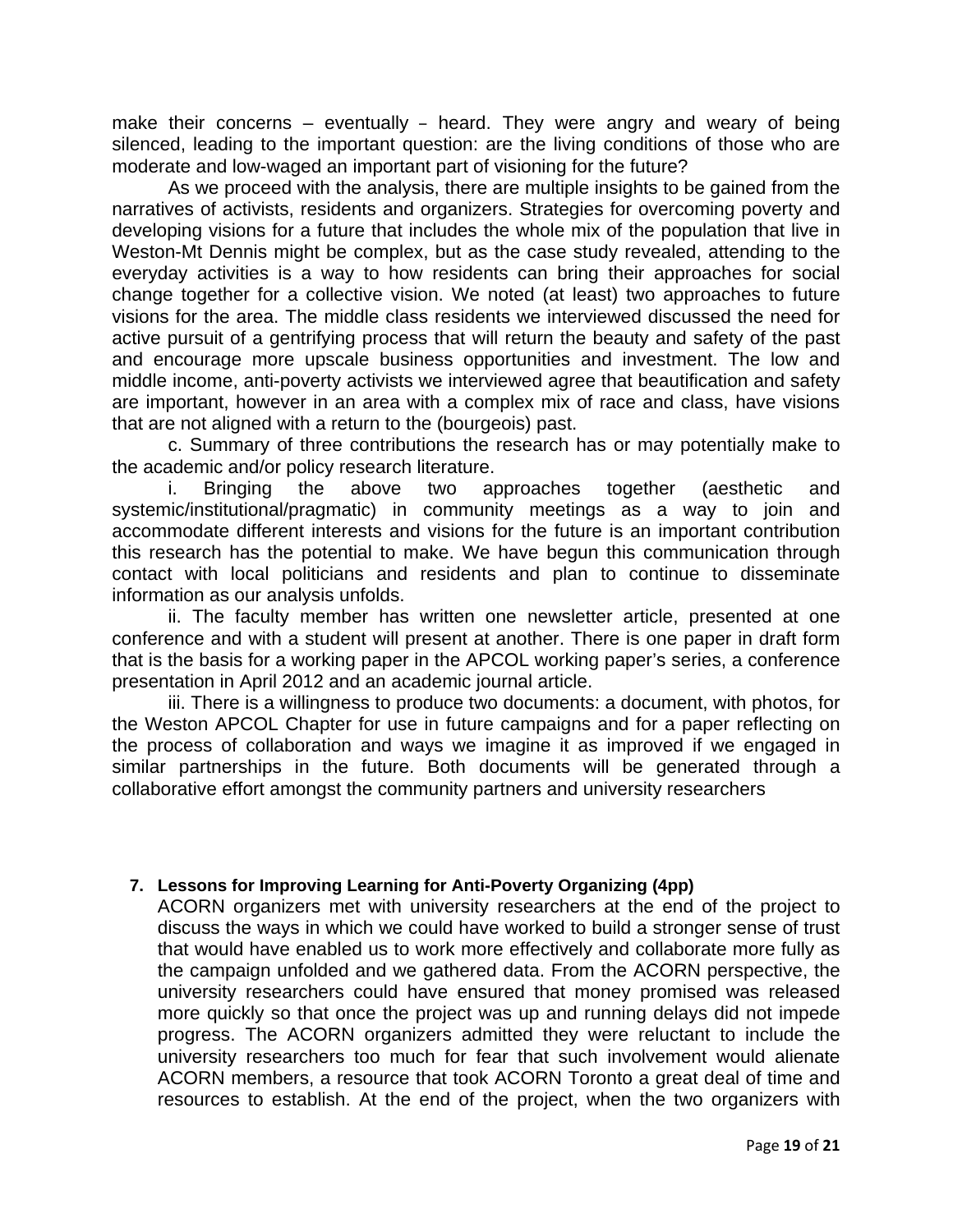whom we collaborated assessed the project, they admitted that the participation of university partners only enhanced the ACORN member's enthusiasm for the work done in the context of ACORN. From the perspective of the university researchers, being informed about meetings in time to plan to attend would have increased participation of the researchers. There were enough people involved so that most meetings someone could attend, but more would have attended each meeting if more notice had been possible. Some of this is because of the nature of activism, particularly with scant resources, whereby meetings were often re-scheduled due to the availability of ACORN members.

In the future the following would be helpful:

- More frequent and regular communication between partners
- Sufficient lead time to plan the campaign and ensure that monies promised will be made available
- Ensure that trust is established between the partners early in the project (this would of course be case specific)
- Create a way to communicate schedules to ensure availability of participants
- Coalition-building across four pillars as identified in the APCOL research project as a whole
- Understanding conditions of poverty locally and in the GTA.

#### **8. Appendix A: Case Study Materials**

a. Include copies of any and all materials associated with the case study, e.g. articles, newsletters, notices of events, photographs, etc.

#### **9. Appendix B: Interviewees Summary**

a. As per the table format below:

| Assigned ID    | Community                    | AGE | Gender       | Education | Level                  |
|----------------|------------------------------|-----|--------------|-----------|------------------------|
| Code           |                              |     |              | Level     | Participation/Activism |
|                |                              |     |              |           |                        |
| $I-1$          | <b>ACORN</b>                 |     | $\mathbf{F}$ |           |                        |
|                |                              |     |              |           |                        |
| $I-2$          | <b>ACORN</b>                 |     | ${\bf F}$    |           |                        |
|                |                              |     |              |           |                        |
| $I-3$          | Community                    |     | M            |           |                        |
|                |                              |     |              |           |                        |
| $I-4$          | Community                    |     | M            |           |                        |
|                |                              |     |              |           |                        |
| $I-5$          | <b>ACORN</b>                 |     | ${\bf F}$    |           |                        |
|                |                              |     |              |           |                        |
|                |                              |     |              |           |                        |
|                |                              |     |              |           |                        |
|                |                              |     |              |           |                        |
|                |                              |     |              |           |                        |
| $I-6$<br>$I-7$ | <b>ACORN</b><br><b>ACORN</b> |     | F<br>F       |           |                        |